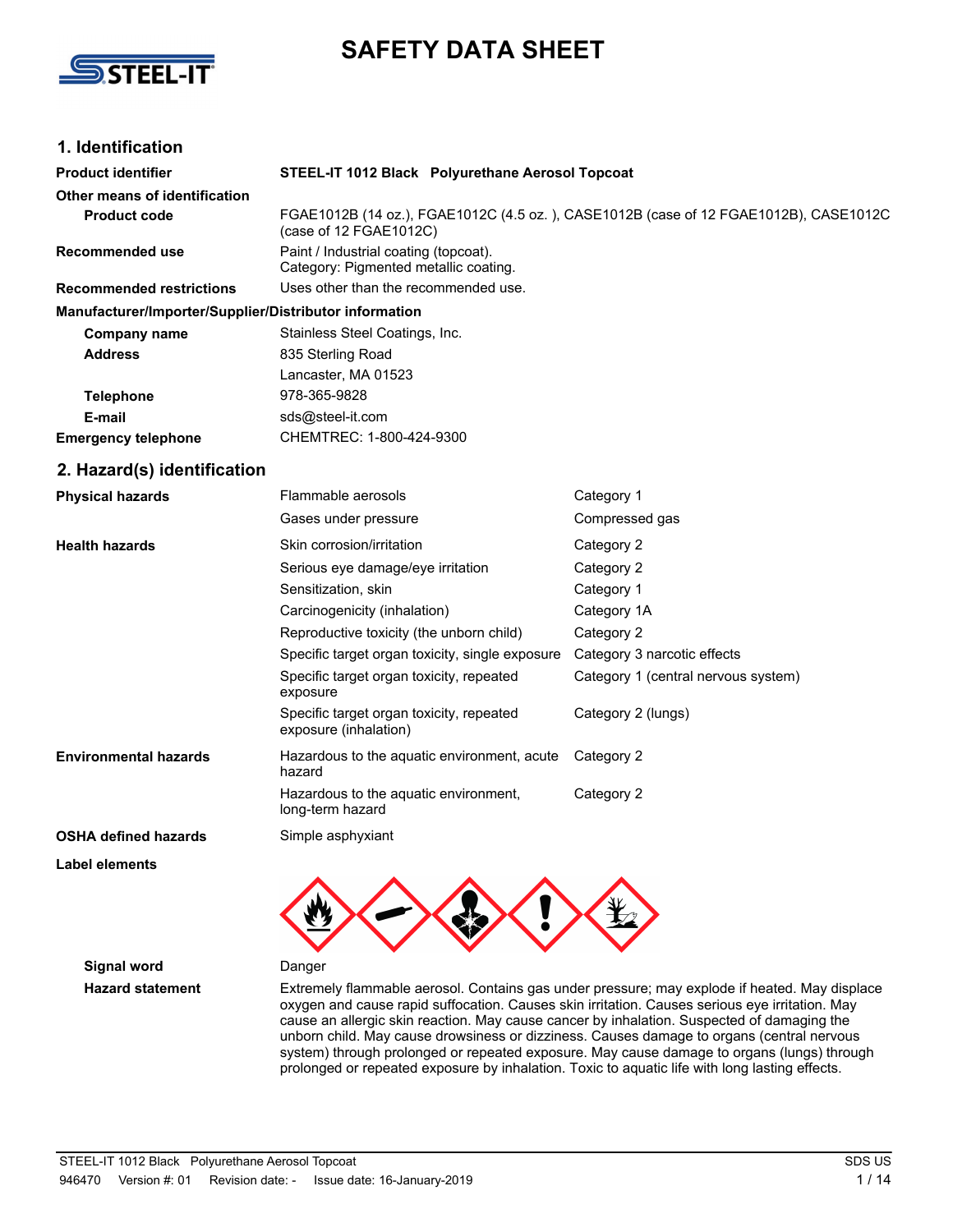| <b>Precautionary statement</b>               |                                                                                                                                                                                                                                                                                                                                                                                                                                                                                                                                                                                                                                                                                                                                                     |
|----------------------------------------------|-----------------------------------------------------------------------------------------------------------------------------------------------------------------------------------------------------------------------------------------------------------------------------------------------------------------------------------------------------------------------------------------------------------------------------------------------------------------------------------------------------------------------------------------------------------------------------------------------------------------------------------------------------------------------------------------------------------------------------------------------------|
| <b>Prevention</b>                            | Obtain special instructions before use. Do not handle until all safety precautions have been read<br>and understood. Keep away from heat/sparks/open flames/hot surfaces. - No smoking. Do not<br>spray on an open flame or other ignition source. Keep container tightly closed. Pressurized<br>container: Do not pierce or burn, even after use. Do not breathe mist/vapors/spray. Wash<br>thoroughly after handling. Do not eat, drink or smoke when using this product. Use only outdoors<br>or in a well-ventilated area. Contaminated work clothing must not be allowed out of the workplace.<br>Avoid release to the environment. Wear protective gloves/protective clothing/eye protection/face<br>protection. Wear respiratory protection. |
| <b>Response</b>                              | If exposed or concerned: Get medical advice/attention. If on skin: Wash with plenty of water. If<br>skin irritation or rash occurs: Get medical advice/attention. Take off contaminated clothing and<br>wash it before reuse. If in eyes: Rinse cautiously with water for several minutes. Remove contact<br>lenses, if present and easy to do. Continue rinsing. If eye irritation persists: Get medical<br>advice/attention. If inhaled: Remove person to fresh air and keep comfortable for breathing. Call a<br>poison center/doctor if you feel unwell. Collect spillage.                                                                                                                                                                      |
| <b>Storage</b>                               | Keep container tightly closed. Store locked up. Protect from sunlight. Store in a well-ventilated<br>place. Do not expose to temperatures exceeding 50°C/122°F.                                                                                                                                                                                                                                                                                                                                                                                                                                                                                                                                                                                     |
| <b>Disposal</b>                              | Dispose of contents/container in accordance with local/regional/national/international regulations.                                                                                                                                                                                                                                                                                                                                                                                                                                                                                                                                                                                                                                                 |
| Hazard(s) not otherwise<br>classified (HNOC) | None known.                                                                                                                                                                                                                                                                                                                                                                                                                                                                                                                                                                                                                                                                                                                                         |
| <b>Supplemental information</b>              | None.                                                                                                                                                                                                                                                                                                                                                                                                                                                                                                                                                                                                                                                                                                                                               |

## **3. Composition/information on ingredients**

#### **Mixtures**

| <b>Chemical name</b>                      | <b>CAS number</b>                                                                                                                                                                                  | $\%$      |
|-------------------------------------------|----------------------------------------------------------------------------------------------------------------------------------------------------------------------------------------------------|-----------|
| Benzene,<br>1-chloro-4-(trifluoromethyl)- | 98-56-6                                                                                                                                                                                            | $20 - 25$ |
| Propane                                   | 74-98-6                                                                                                                                                                                            | $15 - 20$ |
| Acetone                                   | 67-64-1                                                                                                                                                                                            | $10 - 15$ |
| C.I. Pigment black 028                    | 68186-91-4                                                                                                                                                                                         | $10 - 15$ |
| Stoddard solvent                          | 8052-41-3                                                                                                                                                                                          | $10 - 15$ |
| <b>Butane</b>                             | 106-97-8                                                                                                                                                                                           | $5 - 10$  |
| Quartz                                    | 14808-60-7                                                                                                                                                                                         | $2 - 5$   |
| 2-Methoxy-1-methylethyl<br>acetate        | 108-65-6                                                                                                                                                                                           | $1 - 3$   |
| Carbon black                              | 1333-86-4                                                                                                                                                                                          | < 1       |
| Ethylbenzene                              | $100 - 41 - 4$                                                                                                                                                                                     | < 1       |
| <b>Nickel</b>                             | 7440-02-0                                                                                                                                                                                          | < 1       |
| Toluene                                   | 108-88-3                                                                                                                                                                                           | < 1       |
| <b>Composition comments</b>               | All concentrations are in percent by weight unless otherwise indicated. Components not listed are<br>either non-hazardous or are below reportable limits.                                          |           |
| 4. First-aid measures                     |                                                                                                                                                                                                    |           |
| <b>Inhalation</b>                         | Remove from further exposure. For those providing assistance, avoid exposure to yourself or<br>others. Use adequate respiratory protection. If respiratory tract irritation, dizziness, nausea, or |           |

unconsciousness occurs, seek immediate medical assistance. If breathing has stopped, assist ventilation with a mechanical device or use mouth-to-mouth resuscitation. Remove victim to fresh air and keep at rest in a position comfortable for breathing. Get medical attention immediately. Remove contaminated clothing immediately and wash skin with soap and water. In case of eczema or other skin disorders: Seek medical attention and take along these instructions. Wash contaminated clothing before reuse. **Skin contact** Immediately flush eyes with plenty of water for at least 15 minutes. Remove contact lenses, if present and easy to do. Continue rinsing. Get medical attention if irritation develops and persists. **Eye contact Ingestion** In the unlikely event of swallowing contact a physician or poison control center. Rinse mouth.

STEEL-IT 1012 Black Polyurethane Aerosol Topcoat SDS US SDS US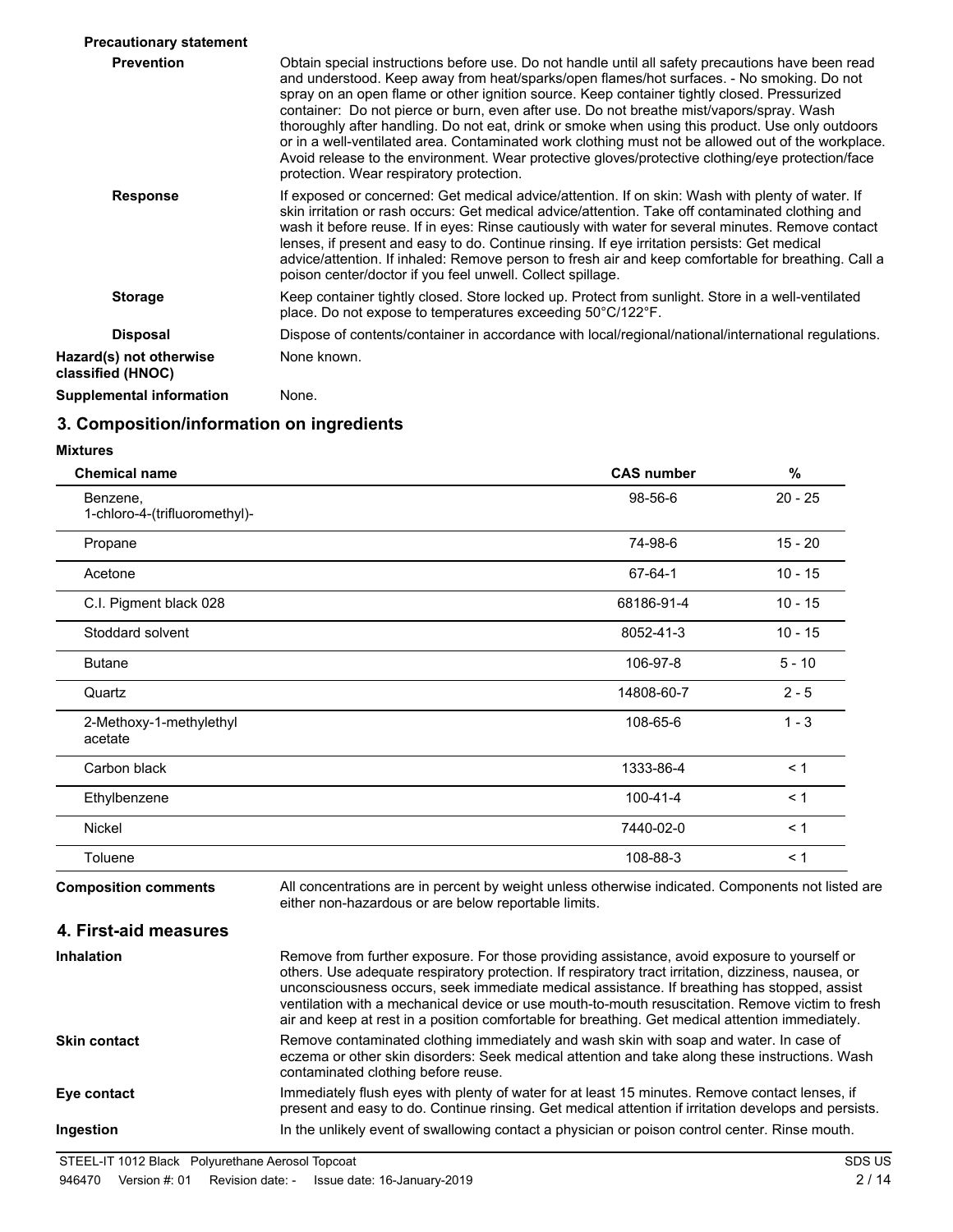| <b>Most important</b><br>symptoms/effects, acute and<br>delayed              | May cause drowsiness and dizziness. Narcosis. Headache. Fatigue. Nausea, vomiting. Behavioral<br>changes. Decrease in motor functions. Very high exposure can cause suffocation from lack of<br>oxygen. Symptoms may include loss of mobility/consciousness. Victim may not be aware of<br>asphyxiation. Asphyxiation may bring about unconsciousness without warning and so rapidly that<br>victim may be unable to protect themself. Severe eye irritation. Symptoms may include stinging,<br>tearing, redness, swelling, and blurred vision. Skin irritation. May cause redness and pain. May<br>cause an allergic skin reaction. Dermatitis. Rash. Prolonged exposure may cause chronic effects.                                                                                                                                       |
|------------------------------------------------------------------------------|--------------------------------------------------------------------------------------------------------------------------------------------------------------------------------------------------------------------------------------------------------------------------------------------------------------------------------------------------------------------------------------------------------------------------------------------------------------------------------------------------------------------------------------------------------------------------------------------------------------------------------------------------------------------------------------------------------------------------------------------------------------------------------------------------------------------------------------------|
| Indication of immediate<br>medical attention and special<br>treatment needed | Provide general supportive measures and treat symptomatically. Keep victim under observation.<br>Symptoms may be delayed.                                                                                                                                                                                                                                                                                                                                                                                                                                                                                                                                                                                                                                                                                                                  |
| <b>General information</b>                                                   | If exposed or concerned: get medical attention/advice. If you feel unwell, seek medical advice<br>(show the label where possible). Ensure that medical personnel are aware of the material(s)<br>involved, and take precautions to protect themselves. Show this safety data sheet to the doctor in<br>attendance. Wash contaminated clothing before reuse.                                                                                                                                                                                                                                                                                                                                                                                                                                                                                |
| 5. Fire-fighting measures                                                    |                                                                                                                                                                                                                                                                                                                                                                                                                                                                                                                                                                                                                                                                                                                                                                                                                                            |
| Suitable extinguishing media                                                 | Water fog. Alcohol resistant foam. Dry chemical powder. Carbon dioxide (CO2). Use<br>fire-extinguishing media appropriate for surrounding materials.                                                                                                                                                                                                                                                                                                                                                                                                                                                                                                                                                                                                                                                                                       |
| Unsuitable extinguishing<br>media                                            | Do not use water jet as an extinguisher, as this will spread the fire.                                                                                                                                                                                                                                                                                                                                                                                                                                                                                                                                                                                                                                                                                                                                                                     |
| Specific hazards arising from<br>the chemical                                | Contents under pressure. Pressurized container may explode when exposed to heat or flame.<br>During fire, gases hazardous to health may be formed such as: Carbon oxides. Chlorine<br>compounds. Fluorine compounds. Fumes of metal oxides.                                                                                                                                                                                                                                                                                                                                                                                                                                                                                                                                                                                                |
| Special protective equipment<br>and precautions for firefighters             | Firefighters must use standard protective equipment including flame retardant coat, helmet with<br>face shield, gloves, rubber boots, and in enclosed spaces, SCBA.                                                                                                                                                                                                                                                                                                                                                                                                                                                                                                                                                                                                                                                                        |
| <b>Fire fighting</b><br>equipment/instructions                               | In case of fire: Stop leak if safe to do so. Move containers from fire area if you can do so without<br>risk. Containers should be cooled with water to prevent vapor pressure build up. Fight fire from<br>protected location or safe distance. For massive fire in cargo area, use unmanned hose holder or<br>monitor nozzles, if possible. If not, withdraw and let fire burn out.                                                                                                                                                                                                                                                                                                                                                                                                                                                      |
| <b>Specific methods</b>                                                      | Use standard firefighting procedures and consider the hazards of other involved materials.                                                                                                                                                                                                                                                                                                                                                                                                                                                                                                                                                                                                                                                                                                                                                 |
| <b>General fire hazards</b>                                                  | Extremely flammable aerosol. Contents under pressure. Pressurized container may explode when<br>exposed to heat or flame.                                                                                                                                                                                                                                                                                                                                                                                                                                                                                                                                                                                                                                                                                                                  |
| 6. Accidental release measures                                               |                                                                                                                                                                                                                                                                                                                                                                                                                                                                                                                                                                                                                                                                                                                                                                                                                                            |
| Personal precautions,<br>protective equipment and<br>emergency procedures    | In the event of a leak evacuate all personnel until ventilation can restore oxygen concentrations to<br>safe levels. Keep unnecessary personnel away. Keep people away from and upwind of spill/leak.<br>Keep out of low areas. Many gases are heavier than air and will spread along ground and collect in<br>low or confined areas (sewers, basements, tanks). Wear appropriate protective equipment and<br>clothing during clean-up. Avoid breathing mist/vapors/spray. Emergency personnel need<br>self-contained breathing equipment. Do not touch damaged containers or spilled material unless<br>wearing appropriate protective clothing. Ventilate closed spaces before entering them. Local<br>authorities should be advised if significant spillages cannot be contained. For personal protection,<br>see section 8 of the SDS. |
|                                                                              |                                                                                                                                                                                                                                                                                                                                                                                                                                                                                                                                                                                                                                                                                                                                                                                                                                            |

Stop leak if you can do so without risk. Move the cylinder to a safe and open area if the leak is irreparable. Isolate area until gas has dispersed. Eliminate all ignition sources (no smoking, flares, sparks, or flames in immediate area). Keep combustibles (wood, paper, oil, etc.) away from spilled material. Prevent product from entering drains. **Methods and materials for containment and cleaning up**

> Pick up undamaged aerosol cans mechanically. Dike leaked material, where this is possible. Absorb in vermiculite, dry sand or earth and place into containers. Scoop up used absorbent into drums or other appropriate container. Following product recovery, flush area with water. Retain and dispose of contaminated wash water.

Never return spills to original containers for re-use. For waste disposal, see section 13 of the SDS.

Avoid release to the environment. Inform appropriate managerial or supervisory personnel of all environmental releases. Prevent further leakage or spillage if safe to do so. Avoid discharge into drains, water courses or onto the ground. **Environmental precautions**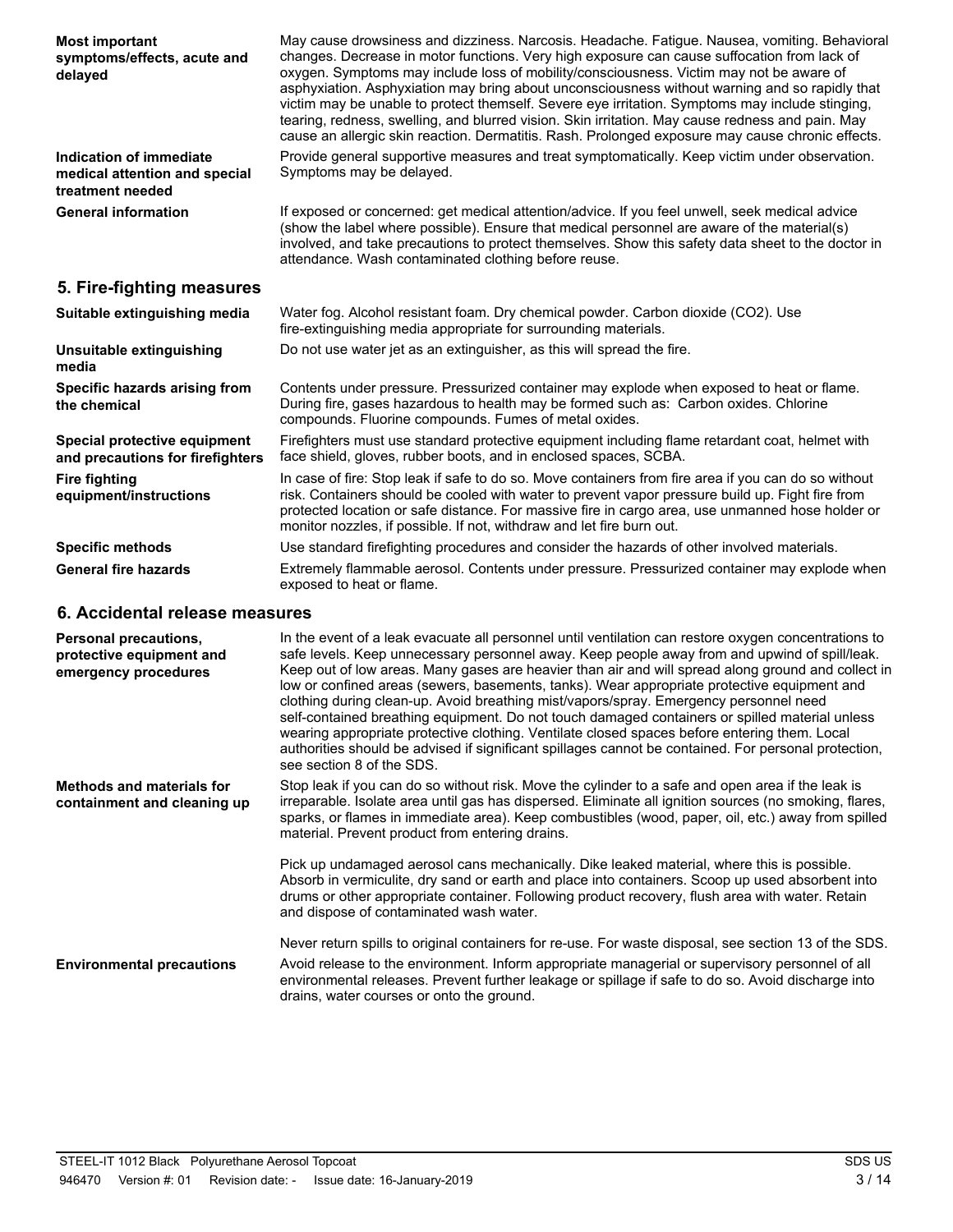# **7. Handling and storage**

| Precautions for safe handling                                   | Obtain special instructions before use. Do not handle until all safety precautions have been read<br>and understood. Pressurized container: Do not pierce or burn, even after use. Do not use if spray<br>button is missing or defective. Do not spray on a naked flame or any other incandescent material.<br>Do not smoke while using or until sprayed surface is thoroughly dry. Do not cut, weld, solder, drill,<br>grind, or expose containers to heat, flame, sparks, or other sources of ignition.                                                                                                                                                                                                                                                                                                                  |
|-----------------------------------------------------------------|----------------------------------------------------------------------------------------------------------------------------------------------------------------------------------------------------------------------------------------------------------------------------------------------------------------------------------------------------------------------------------------------------------------------------------------------------------------------------------------------------------------------------------------------------------------------------------------------------------------------------------------------------------------------------------------------------------------------------------------------------------------------------------------------------------------------------|
|                                                                 | Do not breathe mist/vapors/spray. Avoid contact with eyes, skin, and clothing. Avoid prolonged<br>exposure. When using, do not eat, drink or smoke. Persons susceptible to allergic reactions<br>should not handle this product. Pregnant or breastfeeding women must not handle this product.<br>Should be handled in closed systems, if possible. Do not enter storage areas or confined spaces<br>unless adequately ventilated. Use only outdoors or in a well-ventilated area. Oxygen concentration<br>should not fall below 19.5 % at sea level ( $pO2 = 135$ mmHg). Mechanical ventilation or local<br>exhaust ventilation may be required. Wear appropriate personal protective equipment. Wash<br>hands thoroughly after handling. Avoid release to the environment. Observe good industrial<br>hygiene practices. |
| Conditions for safe storage,<br>including any incompatibilities | Store locked up. Pressurized container. Protect from sunlight and do not expose to temperatures<br>exceeding 50°C/122 °F. Keep away from heat, sparks and open flame. Store in tightly closed<br>container. Store in a well-ventilated place. Stored containers should be periodically checked for<br>general condition and leakage. Store away from incompatible materials (see Section 10 of the<br>SDS).                                                                                                                                                                                                                                                                                                                                                                                                                |

# **8. Exposure controls/personal protection**

#### **Occupational exposure limits**

## **US. OSHA Table Z-1 Limits for Air Contaminants (29 CFR 1910.1000)**

| <b>Components</b>                          | <b>Type</b> | Value          | <b>Form</b>      |
|--------------------------------------------|-------------|----------------|------------------|
| Acetone (CAS 67-64-1)                      | PEL         | 2400 mg/m3     |                  |
|                                            |             | 1000 ppm       |                  |
| C.I. Pigment black 028<br>(CAS 68186-91-4) | Ceiling     | $5$ mg/m $3$   |                  |
| Carbon black (CAS<br>1333-86-4)            | <b>PEL</b>  | $3.5$ mg/m $3$ |                  |
| Ethylbenzene (CAS<br>$100-41-4)$           | <b>PEL</b>  | 435 mg/m3      |                  |
|                                            |             | 100 ppm        |                  |
| Nickel (CAS 7440-02-0)                     | <b>PEL</b>  | 1 $mg/m3$      |                  |
| Propane (CAS 74-98-6)                      | PEL         | 1800 mg/m3     |                  |
|                                            |             | 1000 ppm       |                  |
| Quartz (CAS 14808-60-7)                    | PEL         | 0.05 mg/m3     | Respirable dust. |
| Stoddard solvent (CAS<br>8052-41-3)        | <b>PEL</b>  | 2900 mg/m3     |                  |
|                                            |             | 500 ppm        |                  |
| US. OSHA Table Z-2 (29 CFR 1910.1000)      |             |                |                  |
| <b>Components</b>                          | <b>Type</b> | <b>Value</b>   |                  |
| Toluene (CAS 108-88-3)                     | Ceiling     | 300 ppm        |                  |
|                                            | <b>TWA</b>  | 200 ppm        |                  |
| US. OSHA Table Z-3 (29 CFR 1910.1000)      |             |                |                  |
| <b>Components</b>                          | <b>Type</b> | Value          | <b>Form</b>      |
| Quartz (CAS 14808-60-7)                    | <b>TWA</b>  | $0.1$ mg/m $3$ | Respirable.      |
|                                            |             | 2.4 mppcf      | Respirable.      |
| <b>US. ACGIH Threshold Limit Values</b>    |             |                |                  |
| <b>Components</b>                          | <b>Type</b> | Value          | Form             |
| Acetone (CAS 67-64-1)                      | <b>STEL</b> | 500 ppm        |                  |
|                                            | <b>TWA</b>  | 250 ppm        |                  |
| Butane (CAS 106-97-8)                      | <b>STEL</b> | 1000 ppm       |                  |
|                                            |             |                |                  |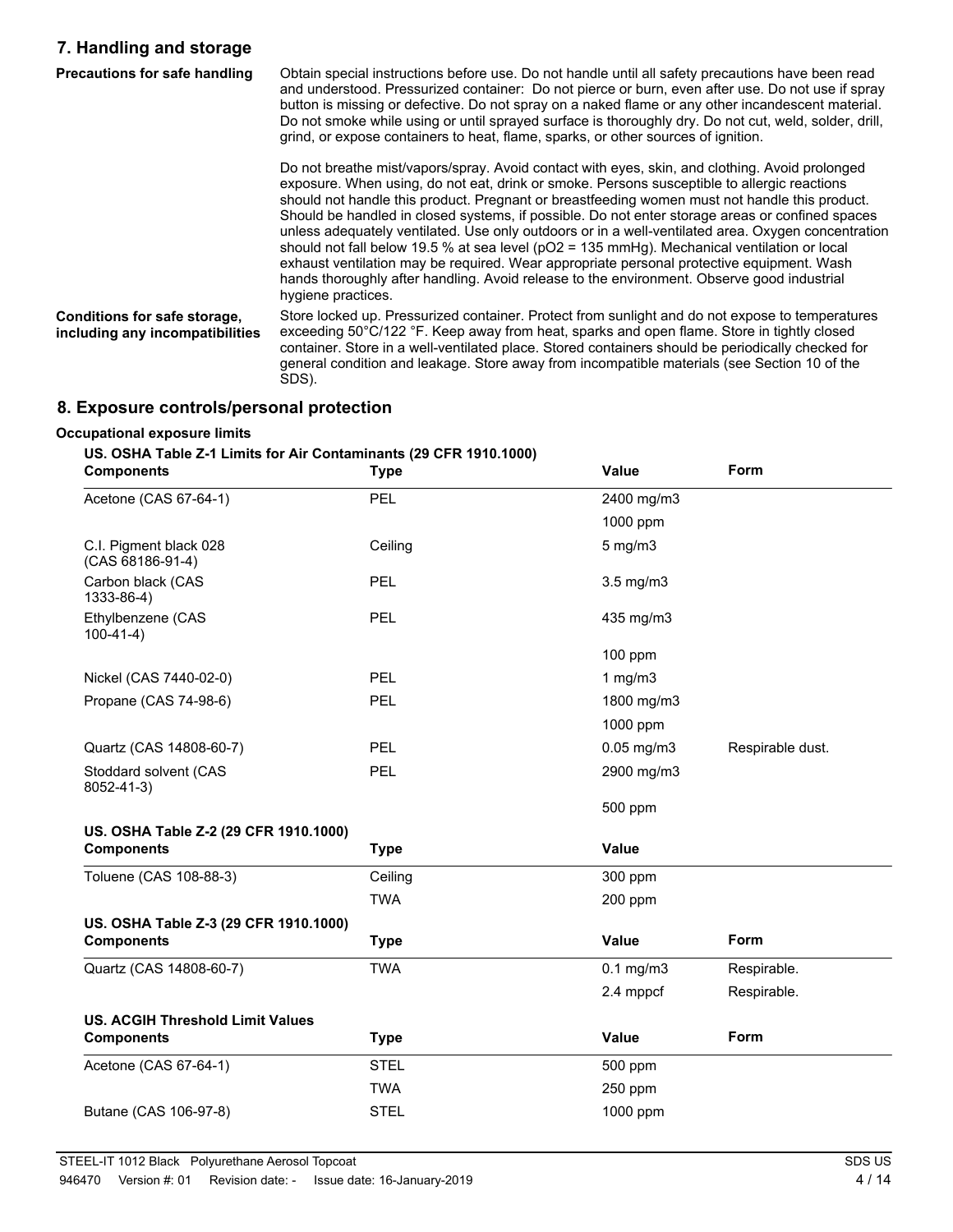| <b>US. ACGIH Threshold Limit Values</b><br><b>Components</b>                  |            | <b>Type</b> |                         |                        | Value                | Form                 |
|-------------------------------------------------------------------------------|------------|-------------|-------------------------|------------------------|----------------------|----------------------|
| Carbon black (CAS<br>1333-86-4)                                               |            | <b>TWA</b>  |                         |                        | $3$ mg/m $3$         | Inhalable fraction.  |
| Ethylbenzene (CAS<br>$100-41-4$ )                                             |            | <b>TWA</b>  |                         |                        | 20 ppm               |                      |
| Nickel (CAS 7440-02-0)                                                        |            | <b>TWA</b>  |                         |                        | $1.5$ mg/m $3$       | Inhalable fraction.  |
| Quartz (CAS 14808-60-7)                                                       |            | <b>TWA</b>  |                         |                        | $0.025$ mg/m3        | Respirable fraction. |
| Stoddard solvent (CAS<br>8052-41-3)                                           |            | <b>TWA</b>  |                         |                        | 100 ppm              |                      |
| Toluene (CAS 108-88-3)                                                        |            | <b>TWA</b>  |                         |                        | 20 ppm               |                      |
| US. NIOSH: Pocket Guide to Chemical Hazards                                   |            |             |                         |                        |                      |                      |
| <b>Components</b>                                                             |            | <b>Type</b> |                         |                        | Value                | Form                 |
| Acetone (CAS 67-64-1)                                                         |            | <b>TWA</b>  |                         |                        | 590 mg/m3            |                      |
|                                                                               |            |             |                         |                        | 250 ppm              |                      |
| Butane (CAS 106-97-8)                                                         |            | <b>TWA</b>  |                         |                        | 1900 mg/m3           |                      |
|                                                                               |            |             |                         |                        | 800 ppm              |                      |
| C.I. Pigment black 028<br>(CAS 68186-91-4)                                    |            | <b>STEL</b> |                         |                        | $3$ mg/m $3$         | Fume.                |
| Carbon black (CAS<br>1333-86-4)                                               |            | <b>TWA</b>  |                         |                        | 3.5 mg/m3            |                      |
| Ethylbenzene (CAS<br>$100-41-4)$                                              |            | <b>STEL</b> |                         |                        | 545 mg/m3            |                      |
|                                                                               |            |             |                         |                        | 125 ppm              |                      |
|                                                                               |            | <b>TWA</b>  |                         |                        | 435 mg/m3            |                      |
|                                                                               |            |             |                         |                        | $100$ ppm            |                      |
| Nickel (CAS 7440-02-0)                                                        |            | <b>TWA</b>  |                         |                        | $0.015$ mg/m3        |                      |
| Propane (CAS 74-98-6)                                                         |            | <b>TWA</b>  |                         |                        | 1800 mg/m3           |                      |
|                                                                               |            |             |                         |                        | 1000 ppm             |                      |
| Quartz (CAS 14808-60-7)                                                       |            | <b>TWA</b>  |                         |                        | $0.05$ mg/m $3$      | Respirable dust.     |
| Stoddard solvent (CAS<br>8052-41-3)                                           |            | Ceiling     |                         |                        | 1800 mg/m3           |                      |
|                                                                               |            | <b>TWA</b>  |                         |                        | 350 mg/m3            |                      |
| Toluene (CAS 108-88-3)                                                        |            | <b>STEL</b> |                         |                        | 560 mg/m3            |                      |
|                                                                               |            |             |                         |                        | 150 ppm              |                      |
|                                                                               |            | <b>TWA</b>  |                         |                        | 375 mg/m3            |                      |
|                                                                               |            |             |                         |                        | 100 ppm              |                      |
| US. Workplace Environmental Exposure Level (WEEL) Guides<br><b>Components</b> |            | <b>Type</b> |                         |                        | Value                |                      |
| 2-Methoxy-1-methylethyl<br>acetate (CAS 108-65-6)                             |            | <b>TWA</b>  |                         |                        | 50 ppm               |                      |
| <b>Biological limit values</b>                                                |            |             |                         |                        |                      |                      |
| <b>ACGIH Biological Exposure Indices</b><br><b>Components</b>                 | Value      |             | <b>Determinant</b>      | <b>Specimen</b>        | <b>Sampling Time</b> |                      |
| Acetone (CAS 67-64-1)                                                         | 25 mg/l    |             | Acetone                 | Urine                  |                      |                      |
| Ethylbenzene (CAS<br>$100-41-4)$                                              | $0.15$ g/g |             | Sum of<br>mandelic acid | Creatinine in<br>urine | $\star$              |                      |
|                                                                               |            |             | and<br>phenylglyoxylic  |                        |                      |                      |

acid

hydrolysis

Creatinine in urine

0.3 mg/g o-Cresol, with

Toluene (CAS 108-88-3) 0.3 mg/g o-Cresol, with Creatinine in \*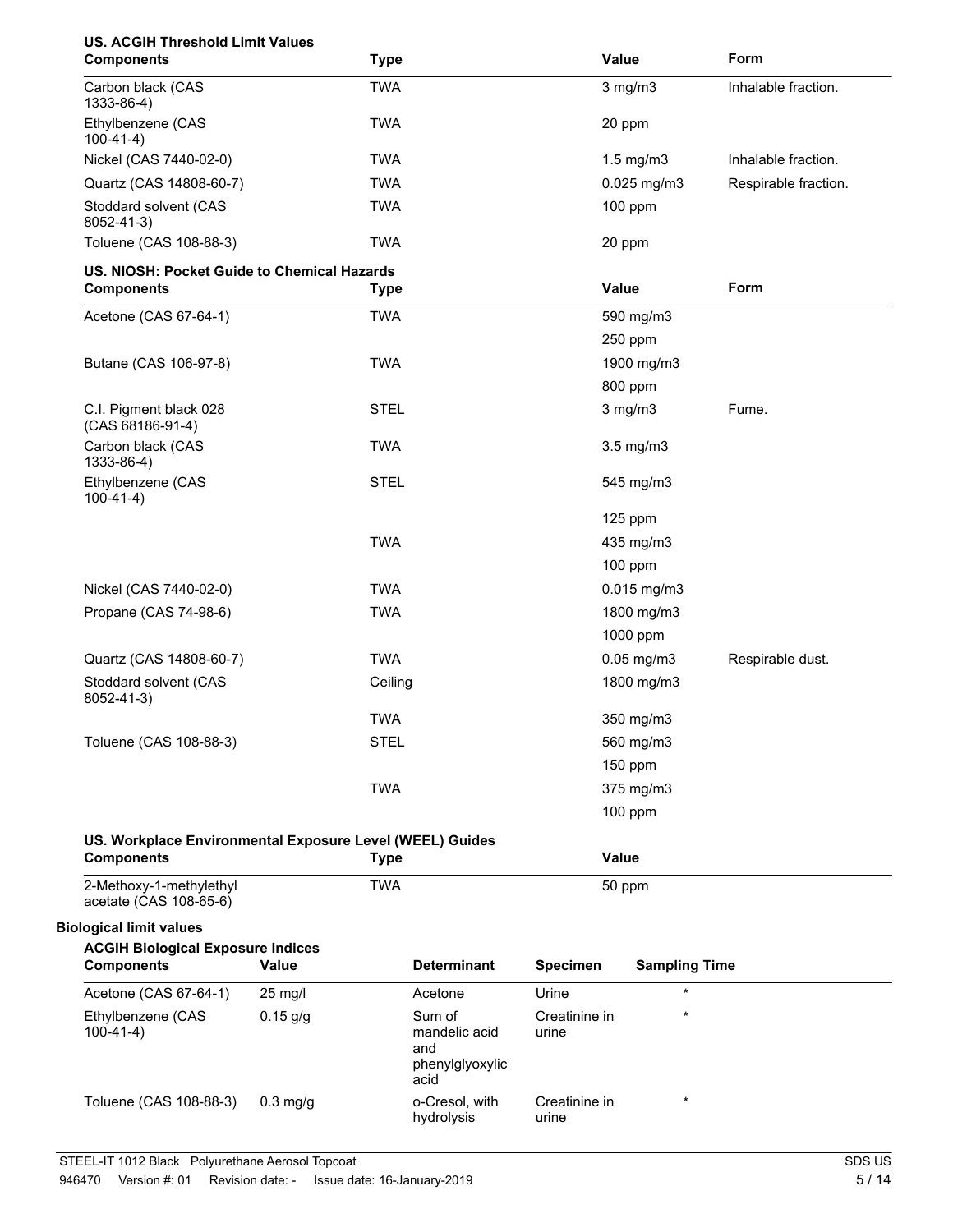| <b>ACGIH Biological Exposure Indices</b>                                                                                      |                                                                      |                    |                                                                        |                                                                                                                                                                                                                                                                                                                                                                                                                                                                                           |
|-------------------------------------------------------------------------------------------------------------------------------|----------------------------------------------------------------------|--------------------|------------------------------------------------------------------------|-------------------------------------------------------------------------------------------------------------------------------------------------------------------------------------------------------------------------------------------------------------------------------------------------------------------------------------------------------------------------------------------------------------------------------------------------------------------------------------------|
| <b>Components</b>                                                                                                             | <b>Value</b>                                                         | <b>Determinant</b> | <b>Specimen</b>                                                        | <b>Sampling Time</b>                                                                                                                                                                                                                                                                                                                                                                                                                                                                      |
|                                                                                                                               | $0.03$ mg/l                                                          | Toluene            | Urine                                                                  |                                                                                                                                                                                                                                                                                                                                                                                                                                                                                           |
|                                                                                                                               | $0.02$ mg/l                                                          | Toluene            | <b>Blood</b>                                                           |                                                                                                                                                                                                                                                                                                                                                                                                                                                                                           |
| * - For sampling details, please see the source document.                                                                     |                                                                      |                    |                                                                        |                                                                                                                                                                                                                                                                                                                                                                                                                                                                                           |
| <b>Exposure guidelines</b>                                                                                                    |                                                                      |                    |                                                                        |                                                                                                                                                                                                                                                                                                                                                                                                                                                                                           |
| US - California OELs: Skin designation                                                                                        |                                                                      |                    |                                                                        |                                                                                                                                                                                                                                                                                                                                                                                                                                                                                           |
| 2-Methoxy-1-methylethyl acetate (CAS 108-65-6)<br>Toluene (CAS 108-88-3)<br>US - Minnesota Haz Subs: Skin designation applies |                                                                      |                    | Can be absorbed through the skin.<br>Can be absorbed through the skin. |                                                                                                                                                                                                                                                                                                                                                                                                                                                                                           |
| Toluene (CAS 108-88-3)                                                                                                        |                                                                      |                    | Skin designation applies.                                              |                                                                                                                                                                                                                                                                                                                                                                                                                                                                                           |
| Appropriate engineering<br>controls                                                                                           |                                                                      |                    |                                                                        | Explosion-proof general and local exhaust ventilation. Good general ventilation should be used.<br>Ventilation rates should be matched to conditions. If applicable, use process enclosures, local<br>exhaust ventilation, or other engineering controls to maintain airborne levels below recommended<br>exposure limits. If exposure limits have not been established, maintain airborne levels to an<br>acceptable level. Provide easy access to water supply and eye wash facilities. |
| Individual protection measures, such as personal protective equipment                                                         |                                                                      |                    |                                                                        |                                                                                                                                                                                                                                                                                                                                                                                                                                                                                           |
| <b>Eye/face protection</b>                                                                                                    | needed.                                                              |                    |                                                                        | Wear safety glasses with side shields (or goggles) and a face shield. Wear a full-face respirator, if                                                                                                                                                                                                                                                                                                                                                                                     |
| <b>Skin protection</b>                                                                                                        |                                                                      |                    |                                                                        |                                                                                                                                                                                                                                                                                                                                                                                                                                                                                           |
| <b>Hand protection</b>                                                                                                        |                                                                      |                    |                                                                        | Wear appropriate chemical resistant gloves. Be aware that the liquid may penetrate the gloves.<br>Frequent change is advisable. The most suitable glove must be chosen in consultation with the<br>gloves supplier, who can inform about the breakthrough time of the glove material.                                                                                                                                                                                                     |
| <b>Skin protection</b>                                                                                                        |                                                                      |                    |                                                                        |                                                                                                                                                                                                                                                                                                                                                                                                                                                                                           |
| Other                                                                                                                         |                                                                      |                    |                                                                        | Wear appropriate chemical resistant clothing. Use of an impervious apron is recommended.                                                                                                                                                                                                                                                                                                                                                                                                  |
| <b>Respiratory protection</b>                                                                                                 | combination filter (dust and gas filter) during spraying operations. |                    |                                                                        | If engineering controls do not maintain airborne concentrations below recommended exposure<br>limits (where applicable) or to an acceptable level (in countries where exposure limits have not<br>been established), an approved respirator must be worn. Wear respiratory protection with                                                                                                                                                                                                |
| <b>Thermal hazards</b>                                                                                                        | Wear appropriate thermal protective clothing, when necessary.        |                    |                                                                        |                                                                                                                                                                                                                                                                                                                                                                                                                                                                                           |
| <b>General hygiene</b><br>considerations                                                                                      |                                                                      |                    |                                                                        | Observe any medical surveillance requirements. When using do not smoke. Always observe good<br>personal hygiene measures, such as washing after handling the material and before eating,<br>drinking, and/or smoking. Routinely wash work clothing and protective equipment to remove<br>contaminants. Contaminated work clothing should not be allowed out of the workplace.                                                                                                             |

# **9. Physical and chemical properties**

| Appearance                                   |                                       |
|----------------------------------------------|---------------------------------------|
| <b>Physical state</b>                        | Liquid.                               |
| Form                                         | Aerosol - Pressurized liquid (spray). |
| Color                                        | Black.                                |
| Odor                                         | Characteristic of solvents.           |
| Odor threshold                               | Not available.                        |
| рH                                           | Not available.                        |
| Melting point/freezing point                 | Not available.                        |
| Initial boiling point and boiling<br>range   | $-319$ °F ( $-195$ °C) (Propellant)   |
| <b>Flash point</b>                           | < 136.9 °F (< 58.3 °C) (Propellant)   |
| <b>Evaporation rate</b>                      | Faster than ether.                    |
| Flammability (solid, gas)                    | Not applicable.                       |
| Upper/lower flammability or explosive limits |                                       |
| <b>Flammability limit - lower</b><br>$(\%)$  | $2\%$ v/v                             |
| <b>Flammability limit - upper</b><br>(%)     | 10 % $v/v$                            |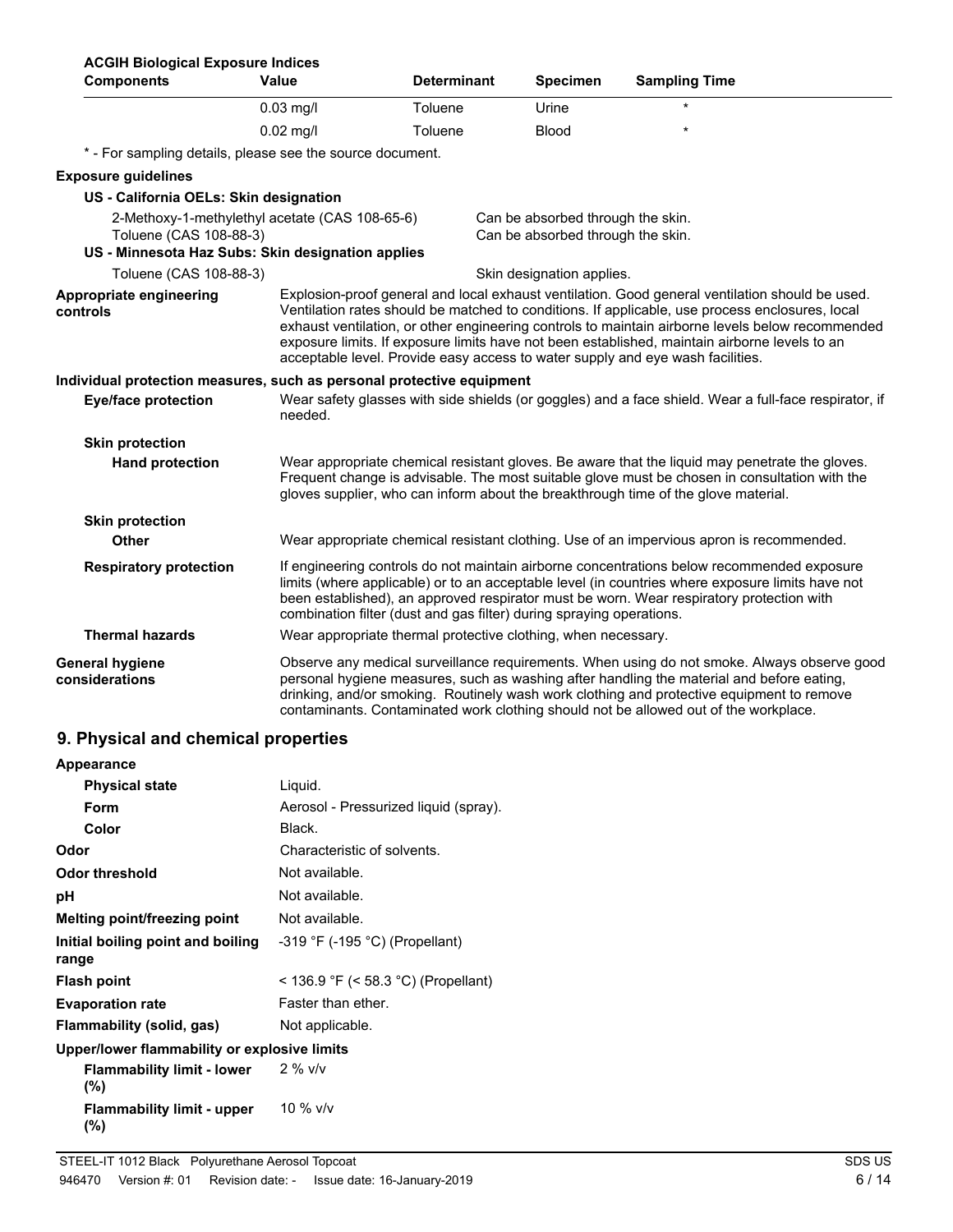| Vapor pressure                                    | $< 0.48$ mPa                 |
|---------------------------------------------------|------------------------------|
| Vapor pressure temp.                              | 68 °F (20 °C)                |
| Vapor density                                     | $> 1$ (Air = 1)              |
| <b>Relative density</b>                           | $0.849$ (H <sub>2</sub> O=1) |
| <b>Relative density temperature</b>               | 60 °F (15.56 °C)             |
| Solubility(ies)                                   |                              |
| Solubility (water)                                | Not available.               |
| <b>Partition coefficient</b><br>(n-octanol/water) | Not available.               |
| <b>Auto-ignition temperature</b>                  | Not available.               |
| Decomposition temperature                         | Not available.               |
| <b>Viscosity</b>                                  | 2500 cP                      |
| <b>Viscosity temperature</b>                      | 68 °F (20 °C)                |
| <b>Other information</b>                          |                              |
| <b>Bulk density</b>                               | Not applicable.              |
| <b>Explosive properties</b>                       | Not explosive.               |
| <b>Oxidizing properties</b>                       | Not oxidizing.               |
|                                                   |                              |

## **10. Stability and reactivity**

| <b>Reactivity</b>                            | The product is stable and non-reactive under normal conditions of use, storage and transport.                                                                                                                |
|----------------------------------------------|--------------------------------------------------------------------------------------------------------------------------------------------------------------------------------------------------------------|
| <b>Chemical stability</b>                    | Material is stable under normal conditions.                                                                                                                                                                  |
| <b>Possibility of hazardous</b><br>reactions | No dangerous reaction known under conditions of normal use.                                                                                                                                                  |
| <b>Conditions to avoid</b>                   | Keep away from heat, hot surfaces, sparks, open flames and other ignition sources. Avoid<br>temperatures exceeding the flash point. Protect against direct sunlight. Contact with incompatible<br>materials. |
| Incompatible materials                       | Strong oxidizing agents. Strong acids. Halogens. Chlorine.                                                                                                                                                   |
| <b>Hazardous decomposition</b><br>products   | Thermal decomposition or combustion may liberate carbon oxides and other toxic gases or vapors.                                                                                                              |

## **11. Toxicological information**

## **Information on likely routes of exposure**

| <b>Inhalation</b>                                                                  | Suffocation (asphyxiant) hazard - if allowed to accumulate to concentrations that reduce oxygen<br>below safe breathing levels. May cause damage to organs through prolonged or repeated<br>exposure by inhalation. May cause drowsiness and dizziness. Headache. Nausea, vomiting. May<br>cause cancer by inhalation.                                                                                                                                                                                                                                                                                                                                                                                  |
|------------------------------------------------------------------------------------|---------------------------------------------------------------------------------------------------------------------------------------------------------------------------------------------------------------------------------------------------------------------------------------------------------------------------------------------------------------------------------------------------------------------------------------------------------------------------------------------------------------------------------------------------------------------------------------------------------------------------------------------------------------------------------------------------------|
| <b>Skin contact</b>                                                                | Causes skin irritation. May cause an allergic skin reaction.                                                                                                                                                                                                                                                                                                                                                                                                                                                                                                                                                                                                                                            |
| Eye contact                                                                        | Causes serious eve irritation.                                                                                                                                                                                                                                                                                                                                                                                                                                                                                                                                                                                                                                                                          |
| Ingestion                                                                          | May cause discomfort if swallowed.                                                                                                                                                                                                                                                                                                                                                                                                                                                                                                                                                                                                                                                                      |
| Symptoms related to the<br>physical, chemical and<br>toxicological characteristics | May cause drowsiness and dizziness. Narcosis. Headache. Fatique. Nausea, vomiting.<br>Behavioral changes. Decrease in motor functions. Very high exposure can cause suffocation from<br>lack of oxygen. Symptoms may include loss of mobility/consciousness. Victim may not be aware<br>of asphyxiation. Asphyxiation may bring about unconsciousness without warning and so rapidly<br>that victim may be unable to protect themself. Severe eye irritation. Symptoms may include<br>stinging, tearing, redness, swelling, and blurred vision. Skin irritation. May cause redness and<br>pain. May cause an allergic skin reaction. Dermatitis. Rash. Prolonged exposure may cause<br>chronic effects. |

**Information on toxicological effects**

| <b>Acute toxicity</b>                          | Not expected to be acutely toxic. |              |  |
|------------------------------------------------|-----------------------------------|--------------|--|
| <b>Components</b>                              | <b>Test Results</b>               |              |  |
| 2-Methoxy-1-methylethyl acetate (CAS 108-65-6) |                                   |              |  |
| <b>Acute</b>                                   |                                   |              |  |
| <b>Dermal</b>                                  |                                   |              |  |
| LD <sub>50</sub>                               | Rabbit                            | > 5000 mg/kg |  |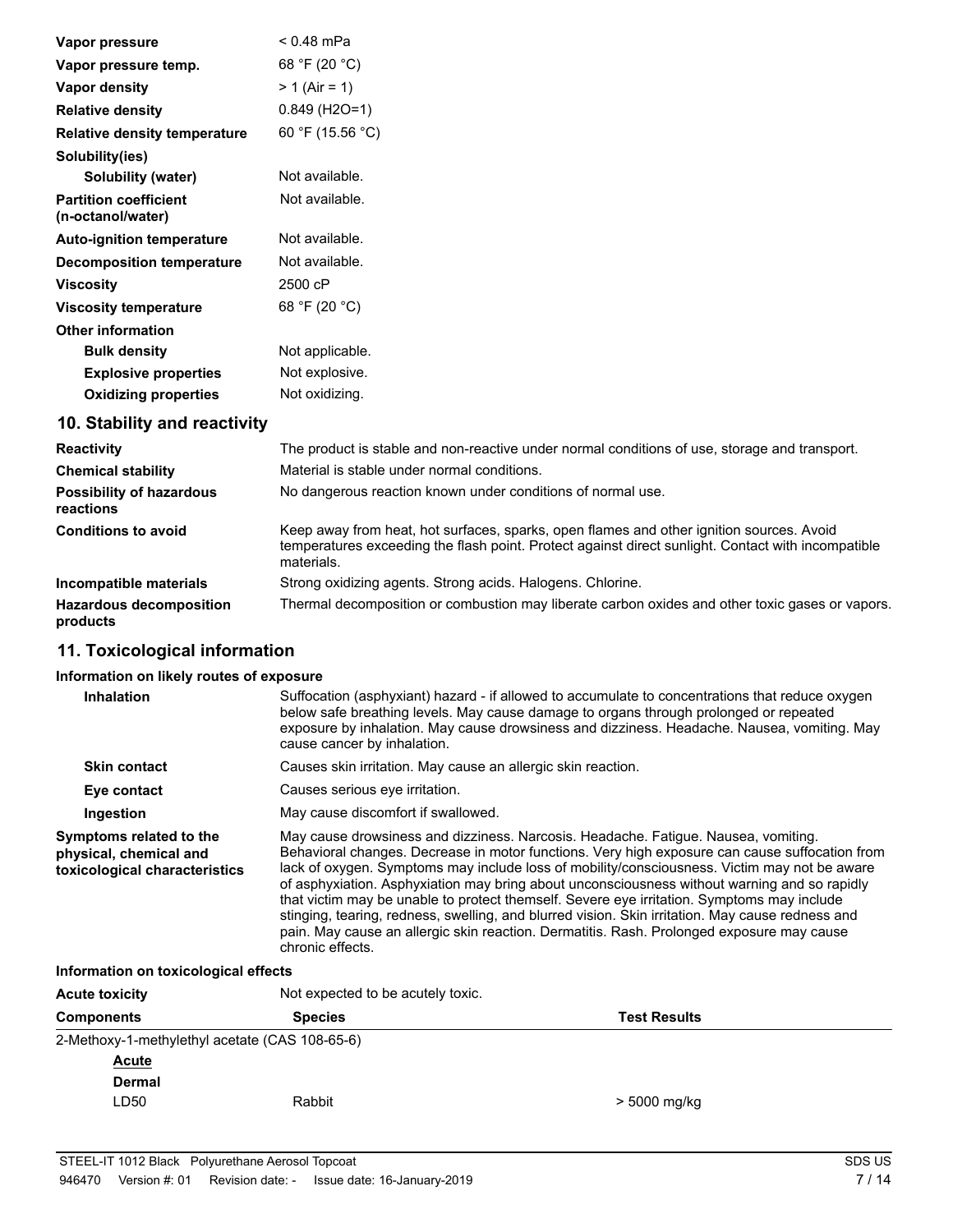| <b>Components</b>                | <b>Species</b>                 | <b>Test Results</b>     |
|----------------------------------|--------------------------------|-------------------------|
| Oral                             |                                |                         |
| LD50                             | Rat<br>> 8532 mg/kg            |                         |
| Acetone (CAS 67-64-1)            |                                |                         |
| <b>Acute</b>                     |                                |                         |
| <b>Dermal</b>                    |                                |                         |
| LD50                             | Rabbit                         | > 15700 mg/kg, 24 Hours |
| Inhalation                       |                                |                         |
| Vapor                            |                                |                         |
| <b>LC50</b>                      | Rat                            | 76 mg/l, 4 Hours        |
| Oral                             |                                |                         |
| LD50                             | Rat                            | 5800 mg/kg              |
| Butane (CAS 106-97-8)            |                                |                         |
| <b>Acute</b>                     |                                |                         |
| Inhalation<br><b>LC50</b>        | Rat                            | 658 mg/l, 4 Hours       |
|                                  |                                |                         |
| Carbon black (CAS 1333-86-4)     |                                |                         |
| <b>Acute</b><br><b>Dermal</b>    |                                |                         |
| LD50                             | Rabbit                         | > 3000 mg/kg            |
| Oral                             |                                |                         |
| LD50                             | Rat                            | > 8000 mg/kg            |
| Ethylbenzene (CAS 100-41-4)      |                                |                         |
| <b>Acute</b>                     |                                |                         |
| <b>Dermal</b>                    |                                |                         |
| LD50                             | Rabbit                         | 15400 mg/kg             |
| Inhalation                       |                                |                         |
| <b>LC50</b>                      | Rat                            | 17.4 mg/l, 4 hours      |
| Oral                             |                                |                         |
| LD50                             | Rat                            | 3500 - 4700 mg/kg       |
| Propane (CAS 74-98-6)            |                                |                         |
| <b>Acute</b>                     |                                |                         |
| Inhalation                       |                                |                         |
| Gas                              |                                |                         |
| <b>LC50</b>                      | Rat                            | > 80000 ppm, 15 Minutes |
| Quartz (CAS 14808-60-7)          |                                |                         |
| <b>Chronic</b>                   |                                |                         |
| Inhalation                       |                                |                         |
| LOEC                             | Human                          | 0.0563 mg/m3            |
| Toluene (CAS 108-88-3)           |                                |                         |
| <b>Acute</b><br><b>Dermal</b>    |                                |                         |
| LD50                             | Rabbit                         | 12200 mg/kg             |
| Inhalation                       |                                |                         |
| Vapor                            |                                |                         |
| L <sub>C</sub> 50                | Rat                            | 28.1 mg/l, 4 Hours      |
| <b>Skin corrosion/irritation</b> | Causes skin irritation.        |                         |
| Serious eye damage/eye           | Causes serious eye irritation. |                         |
| irritation                       |                                |                         |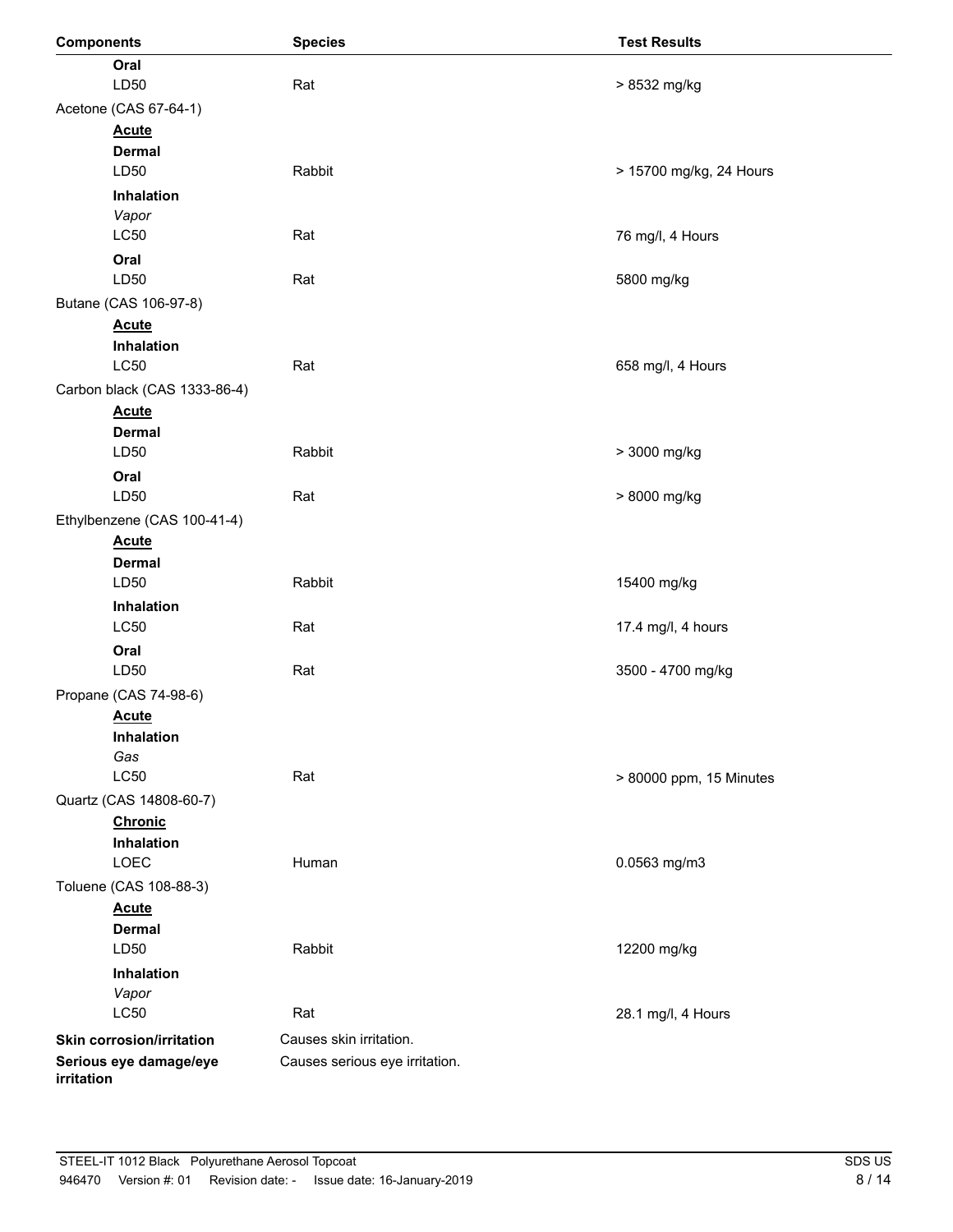| Respiratory or skin sensitization |
|-----------------------------------|
|-----------------------------------|

| <b>Respiratory or SKIII Sensitization</b>                                                                                                                                                                                                                                                                                                                                                                       |                                                                                                                                                                                      |                                                                                                                                                                                                                                                                                                                                                                                                                    |
|-----------------------------------------------------------------------------------------------------------------------------------------------------------------------------------------------------------------------------------------------------------------------------------------------------------------------------------------------------------------------------------------------------------------|--------------------------------------------------------------------------------------------------------------------------------------------------------------------------------------|--------------------------------------------------------------------------------------------------------------------------------------------------------------------------------------------------------------------------------------------------------------------------------------------------------------------------------------------------------------------------------------------------------------------|
| <b>ACGIH sensitization</b>                                                                                                                                                                                                                                                                                                                                                                                      |                                                                                                                                                                                      |                                                                                                                                                                                                                                                                                                                                                                                                                    |
| <b>TRIVALENT CHROMIUM WATER SOLUBLE</b><br>ORE PROCESSING, AS CR (III), INHALABLE<br>FRACTION (CAS 68186-91-4)                                                                                                                                                                                                                                                                                                  | INORGANIC COMPOUNDS, INCLUDING CHROMITE                                                                                                                                              | Dermal sensitization                                                                                                                                                                                                                                                                                                                                                                                               |
|                                                                                                                                                                                                                                                                                                                                                                                                                 |                                                                                                                                                                                      | Respiratory sensitization                                                                                                                                                                                                                                                                                                                                                                                          |
| <b>Respiratory sensitization</b>                                                                                                                                                                                                                                                                                                                                                                                | Not a respiratory sensitizer.                                                                                                                                                        |                                                                                                                                                                                                                                                                                                                                                                                                                    |
| <b>Skin sensitization</b>                                                                                                                                                                                                                                                                                                                                                                                       | May cause an allergic skin reaction.                                                                                                                                                 |                                                                                                                                                                                                                                                                                                                                                                                                                    |
| <b>Germ cell mutagenicity</b>                                                                                                                                                                                                                                                                                                                                                                                   | No data available to indicate product or any components present at greater than 0.1% are<br>mutagenic or genotoxic.                                                                  |                                                                                                                                                                                                                                                                                                                                                                                                                    |
| May cause cancer.<br>Carcinogenicity                                                                                                                                                                                                                                                                                                                                                                            |                                                                                                                                                                                      |                                                                                                                                                                                                                                                                                                                                                                                                                    |
|                                                                                                                                                                                                                                                                                                                                                                                                                 | IARC Monographs. Overall Evaluation of Carcinogenicity                                                                                                                               |                                                                                                                                                                                                                                                                                                                                                                                                                    |
| C.I. Pigment black 028 (CAS 68186-91-4)<br>Carbon black (CAS 1333-86-4)<br>Ethylbenzene (CAS 100-41-4)<br>Nickel (CAS 7440-02-0)<br>Quartz (CAS 14808-60-7)<br>Stoddard solvent (CAS 8052-41-3)<br>Toluene (CAS 108-88-3)<br><b>NTP Report on Carcinogens</b><br>Nickel (CAS 7440-02-0)<br>Quartz (CAS 14808-60-7)<br>OSHA Specifically Regulated Substances (29 CFR 1910.1001-1053)<br>Quartz (CAS 14808-60-7) |                                                                                                                                                                                      | 3 Not classifiable as to carcinogenicity to humans.<br>2B Possibly carcinogenic to humans.<br>2B Possibly carcinogenic to humans.<br>2B Possibly carcinogenic to humans.<br>1 Carcinogenic to humans.<br>3 Not classifiable as to carcinogenicity to humans.<br>3 Not classifiable as to carcinogenicity to humans.<br>Reasonably Anticipated to be a Human Carcinogen.<br>Known To Be Human Carcinogen.<br>Cancer |
| <b>Reproductive toxicity</b>                                                                                                                                                                                                                                                                                                                                                                                    | Suspected of damaging the unborn child.                                                                                                                                              |                                                                                                                                                                                                                                                                                                                                                                                                                    |
| Specific target organ toxicity -<br>single exposure                                                                                                                                                                                                                                                                                                                                                             | May cause drowsiness and dizziness.                                                                                                                                                  |                                                                                                                                                                                                                                                                                                                                                                                                                    |
| Specific target organ toxicity -<br>repeated exposure                                                                                                                                                                                                                                                                                                                                                           | Causes damage to organs (central nervous system) through prolonged or repeated exposure.<br>May cause damage to organs (lungs) through prolonged or repeated exposure by inhalation. |                                                                                                                                                                                                                                                                                                                                                                                                                    |
| <b>Aspiration hazard</b>                                                                                                                                                                                                                                                                                                                                                                                        | Not an aspiration hazard.                                                                                                                                                            |                                                                                                                                                                                                                                                                                                                                                                                                                    |
| <b>Chronic effects</b>                                                                                                                                                                                                                                                                                                                                                                                          | harmful. Prolonged exposure may cause chronic effects.                                                                                                                               | Causes damage to organs through prolonged or repeated exposure. Prolonged inhalation may be                                                                                                                                                                                                                                                                                                                        |
| <b>Further information</b>                                                                                                                                                                                                                                                                                                                                                                                      |                                                                                                                                                                                      | Intentional misuse by concentrating and inhaling the product can be harmful or fatal.                                                                                                                                                                                                                                                                                                                              |

# **12. Ecological information**

**Ecotoxicity** Toxic to aquatic life with long lasting effects.

| <b>Components</b>                              |             | <b>Species</b>      | <b>Test Results</b>    |  |
|------------------------------------------------|-------------|---------------------|------------------------|--|
| 2-Methoxy-1-methylethyl acetate (CAS 108-65-6) |             |                     |                        |  |
| <b>Aquatic</b>                                 |             |                     |                        |  |
| Acute                                          |             |                     |                        |  |
| Fish                                           | LC50        | Oryzias latipes     | > 100 mg/l, 96 hours   |  |
| Acetone (CAS 67-64-1)                          |             |                     |                        |  |
| <b>Aquatic</b>                                 |             |                     |                        |  |
| Acute                                          |             |                     |                        |  |
| Crustacea                                      | LC50        | Daphnia pulex       | 8800 mg/l, 48 Hours    |  |
| Fish                                           | LC50        | Pimephales promelas | 7163 mg/l, 96 Hours    |  |
| Chronic                                        |             |                     |                        |  |
| Crustacea                                      | <b>NOEC</b> | Daphnia magna       | $>$ 79 mg/l, 21 days   |  |
| Carbon black (CAS 1333-86-4)                   |             |                     |                        |  |
| <b>Aquatic</b>                                 |             |                     |                        |  |
| Acute                                          |             |                     |                        |  |
| <b>Fish</b>                                    | LC50        | Leuciscus idus      | >= 1000 mg/l, 96 Hours |  |
|                                                |             |                     |                        |  |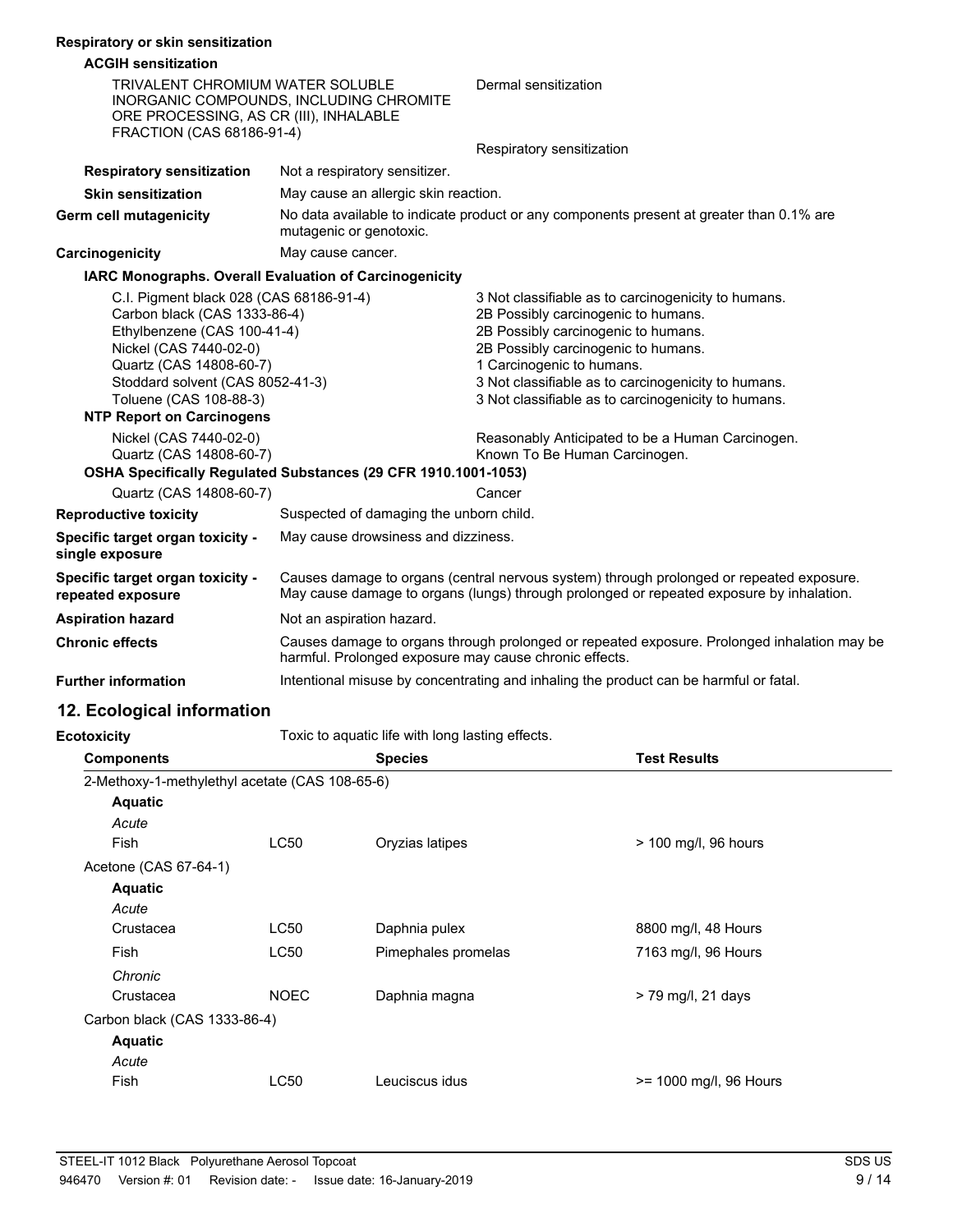| <b>Components</b>                                                                                                                                                                                                                                                             |                                                                                                                                                                                                                                                                                                                                                                                                                                                                           | <b>Species</b>                                                                                                                                                                                        |                                                                 | <b>Test Results</b>                                                                                                                                                                         |
|-------------------------------------------------------------------------------------------------------------------------------------------------------------------------------------------------------------------------------------------------------------------------------|---------------------------------------------------------------------------------------------------------------------------------------------------------------------------------------------------------------------------------------------------------------------------------------------------------------------------------------------------------------------------------------------------------------------------------------------------------------------------|-------------------------------------------------------------------------------------------------------------------------------------------------------------------------------------------------------|-----------------------------------------------------------------|---------------------------------------------------------------------------------------------------------------------------------------------------------------------------------------------|
| Ethylbenzene (CAS 100-41-4)                                                                                                                                                                                                                                                   |                                                                                                                                                                                                                                                                                                                                                                                                                                                                           |                                                                                                                                                                                                       |                                                                 |                                                                                                                                                                                             |
| <b>Aquatic</b>                                                                                                                                                                                                                                                                |                                                                                                                                                                                                                                                                                                                                                                                                                                                                           |                                                                                                                                                                                                       |                                                                 |                                                                                                                                                                                             |
| Acute                                                                                                                                                                                                                                                                         |                                                                                                                                                                                                                                                                                                                                                                                                                                                                           |                                                                                                                                                                                                       |                                                                 |                                                                                                                                                                                             |
| Crustacea                                                                                                                                                                                                                                                                     | <b>EC50</b>                                                                                                                                                                                                                                                                                                                                                                                                                                                               | Water flea (Daphnia magna)                                                                                                                                                                            |                                                                 | 1.81 - 2.38 mg/l, 48 hours                                                                                                                                                                  |
| Fish                                                                                                                                                                                                                                                                          | <b>LC50</b>                                                                                                                                                                                                                                                                                                                                                                                                                                                               | (Oncorhynchus mykiss)                                                                                                                                                                                 | Rainbow trout, donaldson trout                                  | 4.2 mg/l, 96 hours                                                                                                                                                                          |
| Chronic                                                                                                                                                                                                                                                                       |                                                                                                                                                                                                                                                                                                                                                                                                                                                                           |                                                                                                                                                                                                       |                                                                 |                                                                                                                                                                                             |
| Crustacea                                                                                                                                                                                                                                                                     | <b>EC50</b>                                                                                                                                                                                                                                                                                                                                                                                                                                                               | Ceriodaphnia dubia                                                                                                                                                                                    |                                                                 | 3.6 mg/l, 7 days                                                                                                                                                                            |
| Nickel (CAS 7440-02-0)                                                                                                                                                                                                                                                        |                                                                                                                                                                                                                                                                                                                                                                                                                                                                           |                                                                                                                                                                                                       |                                                                 |                                                                                                                                                                                             |
| <b>Aquatic</b>                                                                                                                                                                                                                                                                |                                                                                                                                                                                                                                                                                                                                                                                                                                                                           |                                                                                                                                                                                                       |                                                                 |                                                                                                                                                                                             |
| Crustacea                                                                                                                                                                                                                                                                     | <b>EC50</b>                                                                                                                                                                                                                                                                                                                                                                                                                                                               | Water flea (Daphnia magna)                                                                                                                                                                            |                                                                 | 1 mg/l, 48 hours                                                                                                                                                                            |
|                                                                                                                                                                                                                                                                               | LC50                                                                                                                                                                                                                                                                                                                                                                                                                                                                      | coronatus)                                                                                                                                                                                            | Calanoid copepod (Pseudodiaptomus                               | 6.17 - 12.4 mg/l, 72 hours                                                                                                                                                                  |
| Toluene (CAS 108-88-3)                                                                                                                                                                                                                                                        |                                                                                                                                                                                                                                                                                                                                                                                                                                                                           |                                                                                                                                                                                                       |                                                                 |                                                                                                                                                                                             |
| <b>Aquatic</b>                                                                                                                                                                                                                                                                |                                                                                                                                                                                                                                                                                                                                                                                                                                                                           |                                                                                                                                                                                                       |                                                                 |                                                                                                                                                                                             |
| Acute                                                                                                                                                                                                                                                                         |                                                                                                                                                                                                                                                                                                                                                                                                                                                                           |                                                                                                                                                                                                       |                                                                 |                                                                                                                                                                                             |
| Crustacea                                                                                                                                                                                                                                                                     | <b>EC50</b>                                                                                                                                                                                                                                                                                                                                                                                                                                                               | Daphnia magna                                                                                                                                                                                         |                                                                 | 11.5 mg/l, 48 hours                                                                                                                                                                         |
| Fish                                                                                                                                                                                                                                                                          | LC50                                                                                                                                                                                                                                                                                                                                                                                                                                                                      | Oncorhynchus kisutch                                                                                                                                                                                  |                                                                 | 5.5 mg/l, 96 hours                                                                                                                                                                          |
| Chronic                                                                                                                                                                                                                                                                       |                                                                                                                                                                                                                                                                                                                                                                                                                                                                           |                                                                                                                                                                                                       |                                                                 |                                                                                                                                                                                             |
| Crustacea                                                                                                                                                                                                                                                                     | <b>NOEC</b>                                                                                                                                                                                                                                                                                                                                                                                                                                                               | Ceriodaphnia dubia                                                                                                                                                                                    |                                                                 | 0.74 mg/l, 7 days                                                                                                                                                                           |
| Fish                                                                                                                                                                                                                                                                          | <b>NOEC</b>                                                                                                                                                                                                                                                                                                                                                                                                                                                               | Oncorhynchus kisutch                                                                                                                                                                                  |                                                                 | 1.4 mg/l, 40 days                                                                                                                                                                           |
| Persistence and degradability                                                                                                                                                                                                                                                 |                                                                                                                                                                                                                                                                                                                                                                                                                                                                           |                                                                                                                                                                                                       | No data is available on the degradability of this product.      |                                                                                                                                                                                             |
| <b>Bioaccumulative potential</b>                                                                                                                                                                                                                                              |                                                                                                                                                                                                                                                                                                                                                                                                                                                                           |                                                                                                                                                                                                       |                                                                 |                                                                                                                                                                                             |
| Partition coefficient n-octanol / water (log Kow)<br>STEEL-IT 1012 Black Polyurethane Aerosol Topcoat<br>Acetone (CAS 67-64-1)<br>Butane (CAS 106-97-8)<br>Ethylbenzene (CAS 100-41-4)<br>Propane (CAS 74-98-6)<br>Stoddard solvent (CAS 8052-41-3)<br>Toluene (CAS 108-88-3) |                                                                                                                                                                                                                                                                                                                                                                                                                                                                           |                                                                                                                                                                                                       | < 1<br>$-0.24$<br>2.89<br>3.15<br>2.36<br>$3.16 - 7.15$<br>2.73 |                                                                                                                                                                                             |
| Mobility in soil                                                                                                                                                                                                                                                              |                                                                                                                                                                                                                                                                                                                                                                                                                                                                           | No data available for this product.                                                                                                                                                                   |                                                                 |                                                                                                                                                                                             |
| Other adverse effects                                                                                                                                                                                                                                                         |                                                                                                                                                                                                                                                                                                                                                                                                                                                                           |                                                                                                                                                                                                       |                                                                 |                                                                                                                                                                                             |
|                                                                                                                                                                                                                                                                               | The product contains volatile organic compounds which have a photochemical ozone creation<br>potential. This product contains one or more substances identified as hazardous air pollutants<br>(HAPs) per the US Federal Clean Air Act (see section 15).                                                                                                                                                                                                                  |                                                                                                                                                                                                       |                                                                 |                                                                                                                                                                                             |
| 13. Disposal considerations                                                                                                                                                                                                                                                   |                                                                                                                                                                                                                                                                                                                                                                                                                                                                           |                                                                                                                                                                                                       |                                                                 |                                                                                                                                                                                             |
| <b>Disposal instructions</b>                                                                                                                                                                                                                                                  | Collect and reclaim or dispose in sealed containers at licensed waste disposal site. Incinerate the<br>material under controlled conditions in an approved incinerator. Do not incinerate sealed<br>containers. Do not allow this material to drain into sewers/water supplies. Do not contaminate<br>ponds, waterways or ditches with chemical or used container. Dispose of contents/container in<br>accordance with local/regional/national/international regulations. |                                                                                                                                                                                                       |                                                                 |                                                                                                                                                                                             |
| <b>Local disposal regulations</b>                                                                                                                                                                                                                                             |                                                                                                                                                                                                                                                                                                                                                                                                                                                                           |                                                                                                                                                                                                       | Dispose in accordance with all applicable regulations.          |                                                                                                                                                                                             |
| Hazardous waste code                                                                                                                                                                                                                                                          |                                                                                                                                                                                                                                                                                                                                                                                                                                                                           | D001: Waste Flammable material with a flash point <140 F<br>D007: Waste Chromium<br>The waste code should be assigned in discussion between the user, the producer and the waste<br>disposal company. |                                                                 |                                                                                                                                                                                             |
| Waste from residues / unused<br>products                                                                                                                                                                                                                                      | Disposal instructions).                                                                                                                                                                                                                                                                                                                                                                                                                                                   |                                                                                                                                                                                                       |                                                                 | Dispose of in accordance with local regulations. Empty containers or liners may retain some<br>product residues. This material and its container must be disposed of in a safe manner (see: |
| <b>Contaminated packaging</b>                                                                                                                                                                                                                                                 | Since emptied containers may retain product residue, follow label warnings even after container is<br>emptied. Empty containers should be taken to an approved waste handling site for recycling or<br>disposal.                                                                                                                                                                                                                                                          |                                                                                                                                                                                                       |                                                                 |                                                                                                                                                                                             |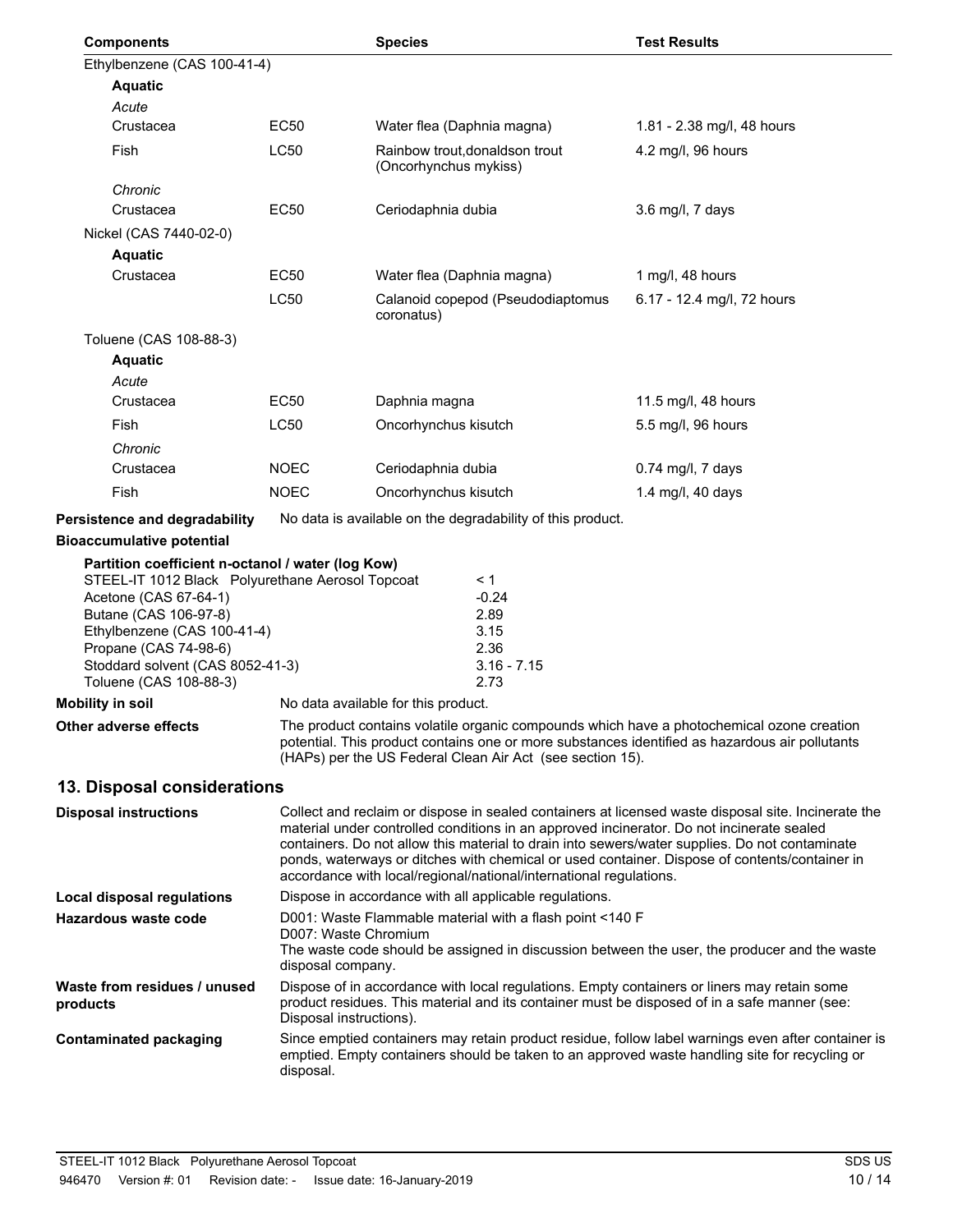# **14. Transport information**

| <b>UN1950</b><br><b>UN number</b><br>Aerosols<br>UN proper shipping name<br><b>Transport hazard class(es)</b><br><b>Class</b><br>2.1<br><b>Subsidiary risk</b><br>2.1<br>Label(s)<br>Not applicable.<br><b>Packing group</b><br><b>Environmental hazards</b><br>Yes<br><b>Marine pollutant</b><br>Special precautions for user Read safety instructions, SDS and emergency procedures before handling.<br><b>Special provisions</b><br>N82<br><b>Packaging exceptions</b><br>306<br>Packaging non bulk<br>None<br>Packaging bulk<br>None<br><b>IATA</b><br><b>UN number</b><br><b>UN1950</b><br>UN proper shipping name<br>Aerosols<br><b>Transport hazard class(es)</b><br><b>Class</b><br>2.1<br><b>Subsidiary risk</b><br>Not applicable.<br><b>Packing group</b><br><b>Environmental hazards</b><br>Yes |
|-------------------------------------------------------------------------------------------------------------------------------------------------------------------------------------------------------------------------------------------------------------------------------------------------------------------------------------------------------------------------------------------------------------------------------------------------------------------------------------------------------------------------------------------------------------------------------------------------------------------------------------------------------------------------------------------------------------------------------------------------------------------------------------------------------------|
|                                                                                                                                                                                                                                                                                                                                                                                                                                                                                                                                                                                                                                                                                                                                                                                                             |
|                                                                                                                                                                                                                                                                                                                                                                                                                                                                                                                                                                                                                                                                                                                                                                                                             |
|                                                                                                                                                                                                                                                                                                                                                                                                                                                                                                                                                                                                                                                                                                                                                                                                             |
|                                                                                                                                                                                                                                                                                                                                                                                                                                                                                                                                                                                                                                                                                                                                                                                                             |
|                                                                                                                                                                                                                                                                                                                                                                                                                                                                                                                                                                                                                                                                                                                                                                                                             |
|                                                                                                                                                                                                                                                                                                                                                                                                                                                                                                                                                                                                                                                                                                                                                                                                             |
|                                                                                                                                                                                                                                                                                                                                                                                                                                                                                                                                                                                                                                                                                                                                                                                                             |
|                                                                                                                                                                                                                                                                                                                                                                                                                                                                                                                                                                                                                                                                                                                                                                                                             |
|                                                                                                                                                                                                                                                                                                                                                                                                                                                                                                                                                                                                                                                                                                                                                                                                             |
|                                                                                                                                                                                                                                                                                                                                                                                                                                                                                                                                                                                                                                                                                                                                                                                                             |
|                                                                                                                                                                                                                                                                                                                                                                                                                                                                                                                                                                                                                                                                                                                                                                                                             |
|                                                                                                                                                                                                                                                                                                                                                                                                                                                                                                                                                                                                                                                                                                                                                                                                             |
|                                                                                                                                                                                                                                                                                                                                                                                                                                                                                                                                                                                                                                                                                                                                                                                                             |
|                                                                                                                                                                                                                                                                                                                                                                                                                                                                                                                                                                                                                                                                                                                                                                                                             |
|                                                                                                                                                                                                                                                                                                                                                                                                                                                                                                                                                                                                                                                                                                                                                                                                             |
|                                                                                                                                                                                                                                                                                                                                                                                                                                                                                                                                                                                                                                                                                                                                                                                                             |
|                                                                                                                                                                                                                                                                                                                                                                                                                                                                                                                                                                                                                                                                                                                                                                                                             |
|                                                                                                                                                                                                                                                                                                                                                                                                                                                                                                                                                                                                                                                                                                                                                                                                             |
|                                                                                                                                                                                                                                                                                                                                                                                                                                                                                                                                                                                                                                                                                                                                                                                                             |
|                                                                                                                                                                                                                                                                                                                                                                                                                                                                                                                                                                                                                                                                                                                                                                                                             |
|                                                                                                                                                                                                                                                                                                                                                                                                                                                                                                                                                                                                                                                                                                                                                                                                             |
|                                                                                                                                                                                                                                                                                                                                                                                                                                                                                                                                                                                                                                                                                                                                                                                                             |
| 10 <sub>L</sub><br><b>ERG Code</b>                                                                                                                                                                                                                                                                                                                                                                                                                                                                                                                                                                                                                                                                                                                                                                          |
| Special precautions for user Read safety instructions, SDS and emergency procedures before handling.                                                                                                                                                                                                                                                                                                                                                                                                                                                                                                                                                                                                                                                                                                        |
| <b>IMDG</b>                                                                                                                                                                                                                                                                                                                                                                                                                                                                                                                                                                                                                                                                                                                                                                                                 |
| <b>UN1950</b><br>UN number                                                                                                                                                                                                                                                                                                                                                                                                                                                                                                                                                                                                                                                                                                                                                                                  |
| Aerosols<br>UN proper shipping name                                                                                                                                                                                                                                                                                                                                                                                                                                                                                                                                                                                                                                                                                                                                                                         |
| <b>Transport hazard class(es)</b>                                                                                                                                                                                                                                                                                                                                                                                                                                                                                                                                                                                                                                                                                                                                                                           |
| <b>Class</b><br>2.1                                                                                                                                                                                                                                                                                                                                                                                                                                                                                                                                                                                                                                                                                                                                                                                         |
| <b>Subsidiary risk</b>                                                                                                                                                                                                                                                                                                                                                                                                                                                                                                                                                                                                                                                                                                                                                                                      |
| <b>Packing group</b><br>Not applicable.                                                                                                                                                                                                                                                                                                                                                                                                                                                                                                                                                                                                                                                                                                                                                                     |
| <b>Environmental hazards</b>                                                                                                                                                                                                                                                                                                                                                                                                                                                                                                                                                                                                                                                                                                                                                                                |
| Yes<br><b>Marine pollutant</b>                                                                                                                                                                                                                                                                                                                                                                                                                                                                                                                                                                                                                                                                                                                                                                              |
| $F-D$ , S-U<br>EmS                                                                                                                                                                                                                                                                                                                                                                                                                                                                                                                                                                                                                                                                                                                                                                                          |
| Special precautions for user Read safety instructions, SDS and emergency procedures before handling.                                                                                                                                                                                                                                                                                                                                                                                                                                                                                                                                                                                                                                                                                                        |
| Not established.<br>Transport in bulk according to                                                                                                                                                                                                                                                                                                                                                                                                                                                                                                                                                                                                                                                                                                                                                          |
| Annex II of MARPOL 73/78 and<br>the <b>IBC</b> Code                                                                                                                                                                                                                                                                                                                                                                                                                                                                                                                                                                                                                                                                                                                                                         |

# **15. Regulatory information**

| US federal regulations                                                                                                                                     | Standard, 29 CFR 1910.1200.                                           | This product is a "Hazardous Chemical" as defined by the OSHA Hazard Communication            |  |
|------------------------------------------------------------------------------------------------------------------------------------------------------------|-----------------------------------------------------------------------|-----------------------------------------------------------------------------------------------|--|
|                                                                                                                                                            | TSCA Section 12(b) Export Notification (40 CFR 707, Subpt. D)         |                                                                                               |  |
|                                                                                                                                                            | <b>CERCLA Hazardous Substance List (40 CFR 302.4)</b>                 | Benzene, 1-chloro-4-(trifluoromethyl)- (CAS 98-56-6) 1.0 % One-Time Export Notification only. |  |
| Acetone (CAS 67-64-1)<br>Butane (CAS 106-97-8)<br>Ethylbenzene (CAS 100-41-4)<br>Nickel (CAS 7440-02-0)<br>Propane (CAS 74-98-6)<br>Toluene (CAS 108-88-3) | <b>SARA 304 Emergency release notification</b>                        | Listed.<br>Listed.<br>Listed.<br>Listed.<br>Listed.<br>Listed.                                |  |
| Not regulated.<br>Quartz (CAS 14808-60-7)                                                                                                                  | <b>OSHA Specifically Requiated Substances (29 CFR 1910.1001-1053)</b> | Cancer<br>lung effects<br>immune system effects                                               |  |

kidney effects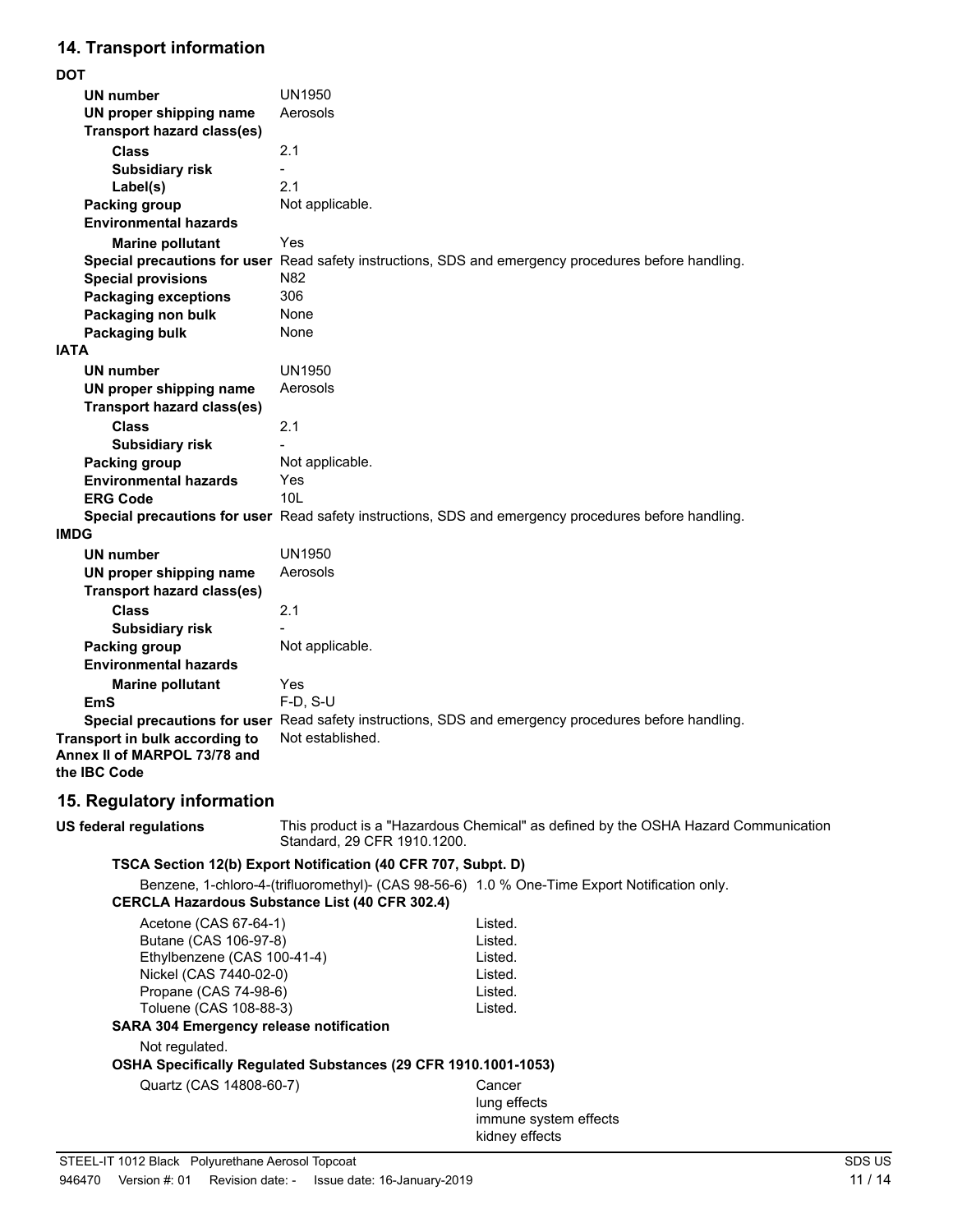## **Superfund Amendments and Reauthorization Act of 1986 (SARA)**

| <b>SARA 302 Extremely hazardous substance</b><br>Not listed.                                                                                                                                                                     |                                                                                                                                                                                                  |                                                                                                                 |                                                                                                             |  |
|----------------------------------------------------------------------------------------------------------------------------------------------------------------------------------------------------------------------------------|--------------------------------------------------------------------------------------------------------------------------------------------------------------------------------------------------|-----------------------------------------------------------------------------------------------------------------|-------------------------------------------------------------------------------------------------------------|--|
| SARA 311/312 Hazardous                                                                                                                                                                                                           | Yes                                                                                                                                                                                              |                                                                                                                 |                                                                                                             |  |
| chemical                                                                                                                                                                                                                         |                                                                                                                                                                                                  |                                                                                                                 |                                                                                                             |  |
| <b>Classified hazard</b><br>categories                                                                                                                                                                                           | Gas under pressure<br>Skin corrosion or irritation<br>Serious eye damage or eye irritation<br>Respiratory or skin sensitization<br>Carcinogenicity<br>Reproductive toxicity<br>Simple asphyxiant | Flammable (gases, aerosols, liquids, or solids)<br>Specific target organ toxicity (single or repeated exposure) |                                                                                                             |  |
| SARA 313 (TRI reporting)<br><b>Chemical name</b>                                                                                                                                                                                 |                                                                                                                                                                                                  | <b>CAS number</b>                                                                                               | % by wt.                                                                                                    |  |
| Ethylbenzene<br><b>Nickel</b>                                                                                                                                                                                                    |                                                                                                                                                                                                  | $100 - 41 - 4$<br>7440-02-0                                                                                     | < 1<br>< 1                                                                                                  |  |
| Other federal regulations                                                                                                                                                                                                        |                                                                                                                                                                                                  |                                                                                                                 |                                                                                                             |  |
| Clean Air Act (CAA) Section 112 Hazardous Air Pollutants (HAPs) List                                                                                                                                                             |                                                                                                                                                                                                  |                                                                                                                 |                                                                                                             |  |
| C.I. Pigment black 028 (CAS 68186-91-4)<br>Ethylbenzene (CAS 100-41-4)<br>Nickel (CAS 7440-02-0)<br>Toluene (CAS 108-88-3)<br>Clean Air Act (CAA) Section 112(r) Accidental Release Prevention (40 CFR 68.130)                   |                                                                                                                                                                                                  |                                                                                                                 |                                                                                                             |  |
| Butane (CAS 106-97-8)<br>Propane (CAS 74-98-6)                                                                                                                                                                                   |                                                                                                                                                                                                  |                                                                                                                 |                                                                                                             |  |
| <b>Safe Drinking Water Act</b><br>(SDWA)                                                                                                                                                                                         |                                                                                                                                                                                                  | Contains component(s) regulated under the Safe Drinking Water Act.                                              |                                                                                                             |  |
| <b>Chemical Code Number</b>                                                                                                                                                                                                      |                                                                                                                                                                                                  |                                                                                                                 | Drug Enforcement Administration (DEA). List 2, Essential Chemicals (21 CFR 1310.02(b) and 1310.04(f)(2) and |  |
| Acetone (CAS 67-64-1)<br>Toluene (CAS 108-88-3)                                                                                                                                                                                  |                                                                                                                                                                                                  | 6532<br>6594                                                                                                    | Drug Enforcement Administration (DEA). List 1 & 2 Exempt Chemical Mixtures (21 CFR 1310.12(c))              |  |
| Acetone (CAS 67-64-1)                                                                                                                                                                                                            |                                                                                                                                                                                                  | 35 %WV                                                                                                          |                                                                                                             |  |
| Toluene (CAS 108-88-3)                                                                                                                                                                                                           |                                                                                                                                                                                                  | 35 %WV                                                                                                          |                                                                                                             |  |
| <b>DEA Exempt Chemical Mixtures Code Number</b>                                                                                                                                                                                  |                                                                                                                                                                                                  |                                                                                                                 |                                                                                                             |  |
| Acetone (CAS 67-64-1)                                                                                                                                                                                                            |                                                                                                                                                                                                  | 6532                                                                                                            |                                                                                                             |  |
| Toluene (CAS 108-88-3)                                                                                                                                                                                                           |                                                                                                                                                                                                  | 594                                                                                                             | FEMA Priority Substances Respiratory Health and Safety in the Flavor Manufacturing Workplace                |  |
| Acetone (CAS 67-64-1)                                                                                                                                                                                                            |                                                                                                                                                                                                  | Low priority                                                                                                    |                                                                                                             |  |
| US state regulations                                                                                                                                                                                                             |                                                                                                                                                                                                  |                                                                                                                 |                                                                                                             |  |
| US. Massachusetts RTK - Substance List                                                                                                                                                                                           |                                                                                                                                                                                                  |                                                                                                                 |                                                                                                             |  |
| Acetone (CAS 67-64-1)                                                                                                                                                                                                            |                                                                                                                                                                                                  |                                                                                                                 |                                                                                                             |  |
| Butane (CAS 106-97-8)<br>Carbon black (CAS 1333-86-4)<br>Ethylbenzene (CAS 100-41-4)<br>Nickel (CAS 7440-02-0)<br>Propane (CAS 74-98-6)<br>Quartz (CAS 14808-60-7)<br>Stoddard solvent (CAS 8052-41-3)<br>Toluene (CAS 108-88-3) |                                                                                                                                                                                                  |                                                                                                                 |                                                                                                             |  |
| US. New Jersey Worker and Community Right-to-Know Act                                                                                                                                                                            |                                                                                                                                                                                                  |                                                                                                                 |                                                                                                             |  |
| Acetone (CAS 67-64-1)<br>Benzene, 1-chloro-4-(trifluoromethyl)- (CAS 98-56-6)<br>Butane (CAS 106-97-8)<br>Carbon black (CAS 1333-86-4)<br>Ethylbenzene (CAS 100-41-4)<br>Nickel (CAS 7440-02-0)<br>Propane (CAS 74-98-6)         |                                                                                                                                                                                                  |                                                                                                                 |                                                                                                             |  |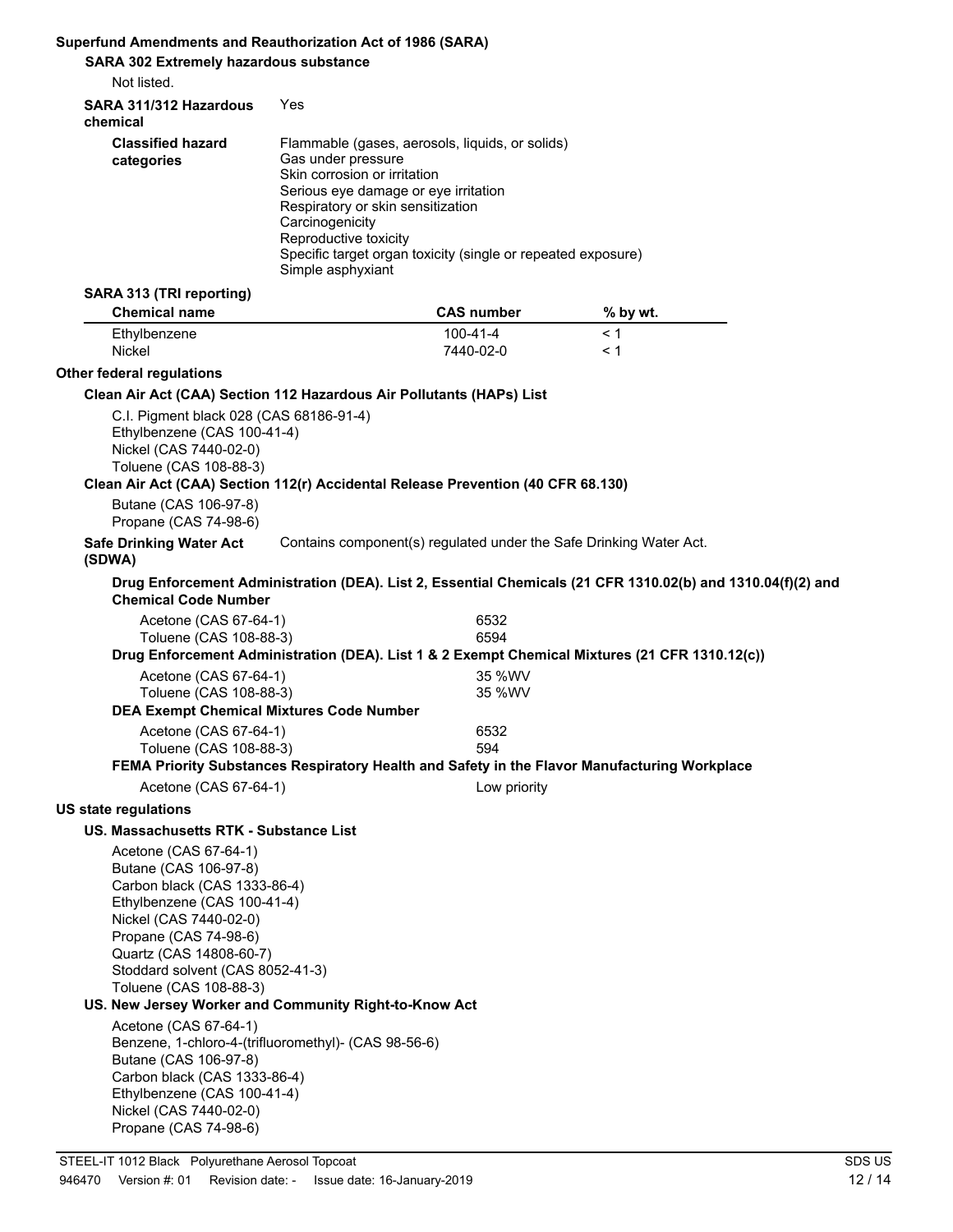Quartz (CAS 14808-60-7) Stoddard solvent (CAS 8052-41-3) Toluene (CAS 108-88-3)

### **US. Pennsylvania Worker and Community Right-to-Know Law**

Acetone (CAS 67-64-1) Butane (CAS 106-97-8) C.I. Pigment black 028 (CAS 68186-91-4) Carbon black (CAS 1333-86-4) Ethylbenzene (CAS 100-41-4) Nickel (CAS 7440-02-0) Propane (CAS 74-98-6) Quartz (CAS 14808-60-7) Stoddard solvent (CAS 8052-41-3) Toluene (CAS 108-88-3)

## **US. Rhode Island RTK**

Acetone (CAS 67-64-1) Butane (CAS 106-97-8) C.I. Pigment black 028 (CAS 68186-91-4) Carbon black (CAS 1333-86-4) Ethylbenzene (CAS 100-41-4) Nickel (CAS 7440-02-0) Propane (CAS 74-98-6) Quartz (CAS 14808-60-7) Stoddard solvent (CAS 8052-41-3) Toluene (CAS 108-88-3)

#### **California Proposition 65**

WARNING: This product can expose you to chemicals including Ethylbenzene, which is known to the State of California to cause cancer, and Toluene, which is known to the State of California to cause birth defects or other reproductive harm. For more information go to www.P65Warnings.ca.gov.

#### **California Proposition 65 - CRT: Listed date/Carcinogenic substance**

Carbon black (CAS 1333-86-4) Listed: February 21, 2003 Ethylbenzene (CAS 100-41-4) Listed: June 11, 2004 Nickel (CAS 7440-02-0) Listed: October 1, 1989 Quartz (CAS 14808-60-7) Listed: October 1, 1988

#### **California Proposition 65 - CRT: Listed date/Developmental toxin**

Toluene (CAS 108-88-3) Listed: January 1, 1991

**US. California. Candidate Chemicals List. Safer Consumer Products Regulations (Cal. Code Regs, tit. 22, 69502.3, subd. (a))**

Acetone (CAS 67-64-1) Butane (CAS 106-97-8) Carbon black (CAS 1333-86-4) Ethylbenzene (CAS 100-41-4) Nickel (CAS 7440-02-0) Quartz (CAS 14808-60-7) Stoddard solvent (CAS 8052-41-3) Toluene (CAS 108-88-3)

#### **International Inventories**

| Country(s) or region | <b>Inventory name</b>                                                     | On inventory (yes/no)* |
|----------------------|---------------------------------------------------------------------------|------------------------|
| Australia            | Australian Inventory of Chemical Substances (AICS)                        | Yes                    |
| Canada               | Domestic Substances List (DSL)                                            | Yes                    |
| Canada               | Non-Domestic Substances List (NDSL)                                       | No.                    |
| China                | Inventory of Existing Chemical Substances in China (IECSC)                | <b>Yes</b>             |
| Europe               | European Inventory of Existing Commercial Chemical<br>Substances (EINECS) | <b>Yes</b>             |
| Europe               | European List of Notified Chemical Substances (ELINCS)                    | No.                    |
| Japan                | Inventory of Existing and New Chemical Substances (ENCS)                  | No.                    |
| Korea                | Existing Chemicals List (ECL)                                             | Yes                    |
| New Zealand          | New Zealand Inventory                                                     | <b>Yes</b>             |
| <b>Philippines</b>   | Philippine Inventory of Chemicals and Chemical Substances<br>(PICCS)      | No.                    |